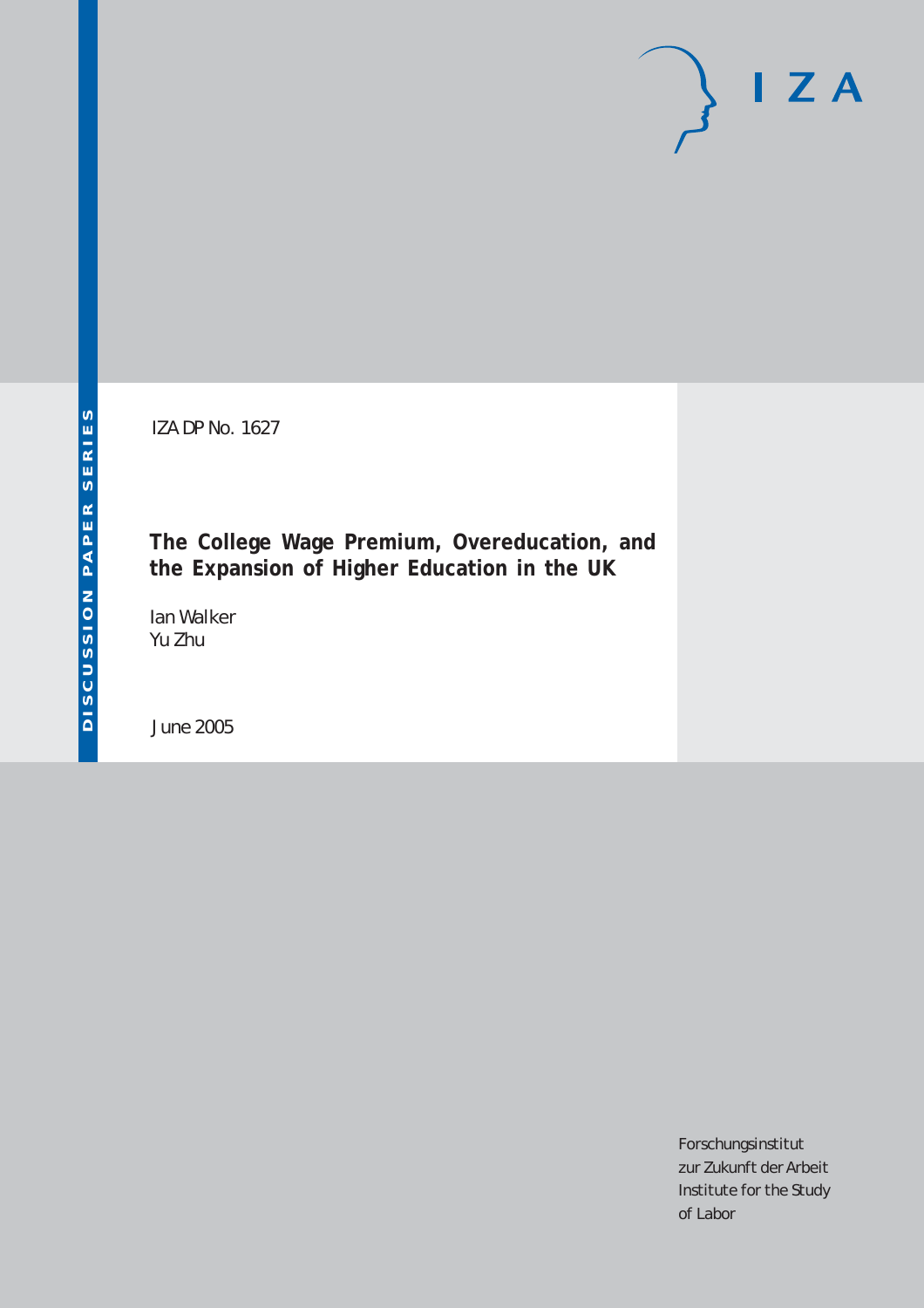# **The College Wage Premium, Overeducation, and the Expansion of Higher Education in the UK**

## **Ian Walker**

*University of Warwick, Institute for Fiscal Studies and IZA Bonn* 

# **Yu Zhu**

*University of Kent and Centre for the Economics of Education* 

## Discussion Paper No. 1627 June 2005

IZA

P.O. Box 7240 53072 Bonn Germany

Phone: +49-228-3894-0 Fax: +49-228-3894-180 Email: [iza@iza.org](mailto:iza@iza.org)

Any opinions expressed here are those of the author(s) and not those of the institute. Research disseminated by IZA may include views on policy, but the institute itself takes no institutional policy positions.

The Institute for the Study of Labor (IZA) in Bonn is a local and virtual international research center and a place of communication between science, politics and business. IZA is an independent nonprofit company supported by Deutsche Post World Net. The center is associated with the University of Bonn and offers a stimulating research environment through its research networks, research support, and visitors and doctoral programs. IZA engages in (i) original and internationally competitive research in all fields of labor economics, (ii) development of policy concepts, and (iii) dissemination of research results and concepts to the interested public.

IZA Discussion Papers often represent preliminary work and are circulated to encourage discussion. Citation of such a paper should account for its provisional character. A revised version may be available directly from the author.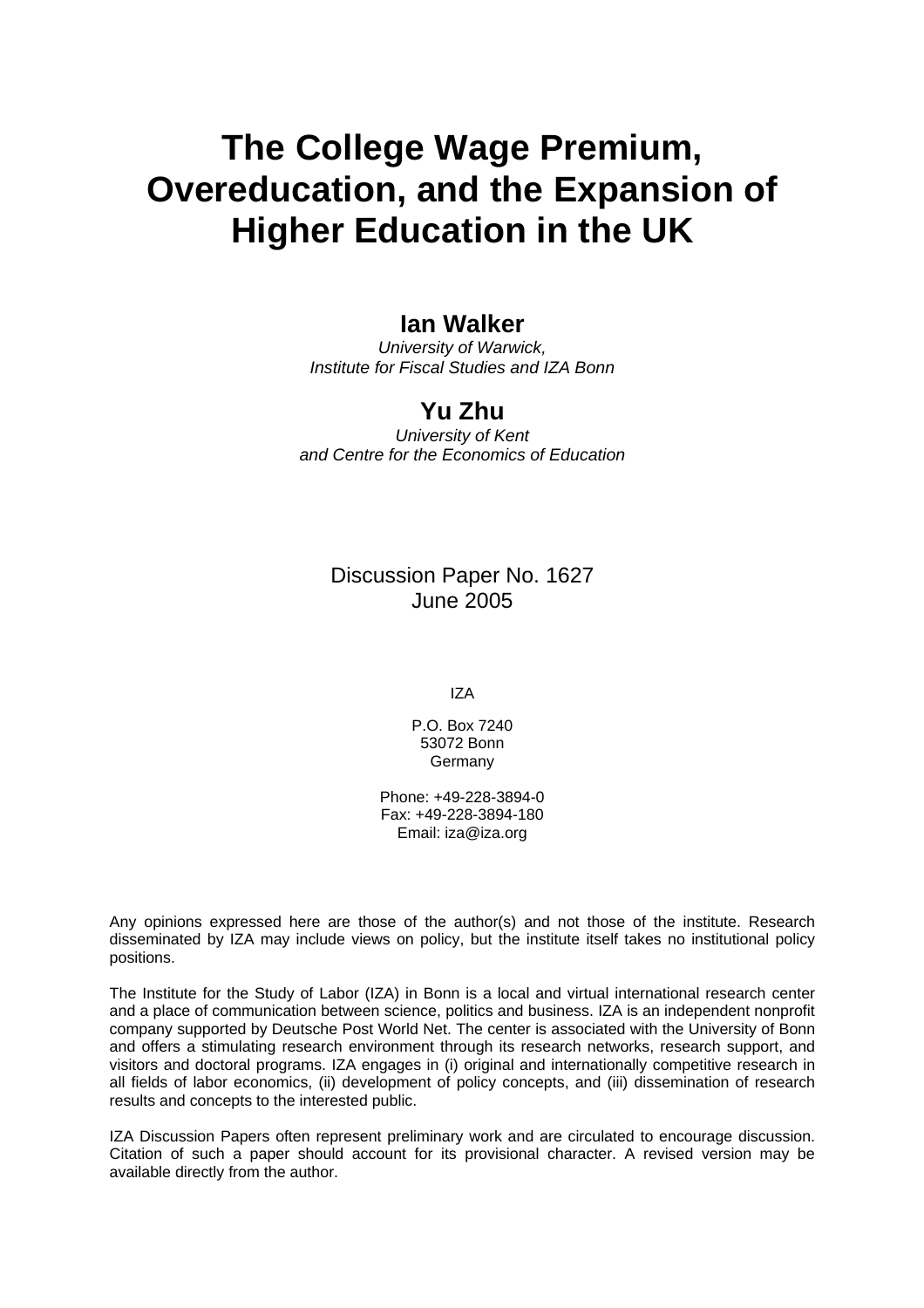IZA Discussion Paper No. 1627 June 2005

# **ABSTRACT**

# **The College Wage Premium, Overeducation, and the Expansion of Higher Education in the UK**[∗](#page-2-0)

This paper provides findings from the UK Labour Force Surveys from 1996 to 2003 on the financial private returns to a degree – the "college premium". The data covers a decade when the university participation rate doubled – yet we find no significant evidence that the mean return to a degree dropped in response to this large increase in the flow of graduates. However, we do find quite large falls in returns when we compare the cohorts that went to university before and after the recent rapid expansion of HE. The evidence is consistent with the notion that new graduates are a close substitute for recent graduates but poor substitutes for older graduates. There appears to have been a very recent increase in the number of graduates getting "non-graduate" jobs but, conditional on getting a graduate job the returns seem stable. Our results are consistent across almost all degree subjects – the exception being maths and engineering where we find that for men, and especially for women, there is a large increase in the proportion with maths and engineering degrees getting graduate jobs and that, conditional on this, the return is rising.

JEL Classification: I20, J30

Keywords: human capital, higher education, college premium

Corresponding author:

 $\overline{a}$ 

Ian Walker Department of Economics University of Warwick Coventry CV4 7AL United Kingdom Email: [i.walker@warwick.ac.uk](mailto:i.walker@warwick.ac.uk)

<span id="page-2-0"></span><sup>∗</sup> We are grateful to the UK Department for Education and Skills (DfES) for funding earlier research, via their Centre for the Economics of Education, on which this paper builds. This extension was funded by the ESRC's Evidence Based Policy Network grant to the Institute for Fiscal Studies. The LFS data was provided by the Economic and Social Research Council's Data-Archive at the University of Essex and is used with permission. The usual disclaimer applies.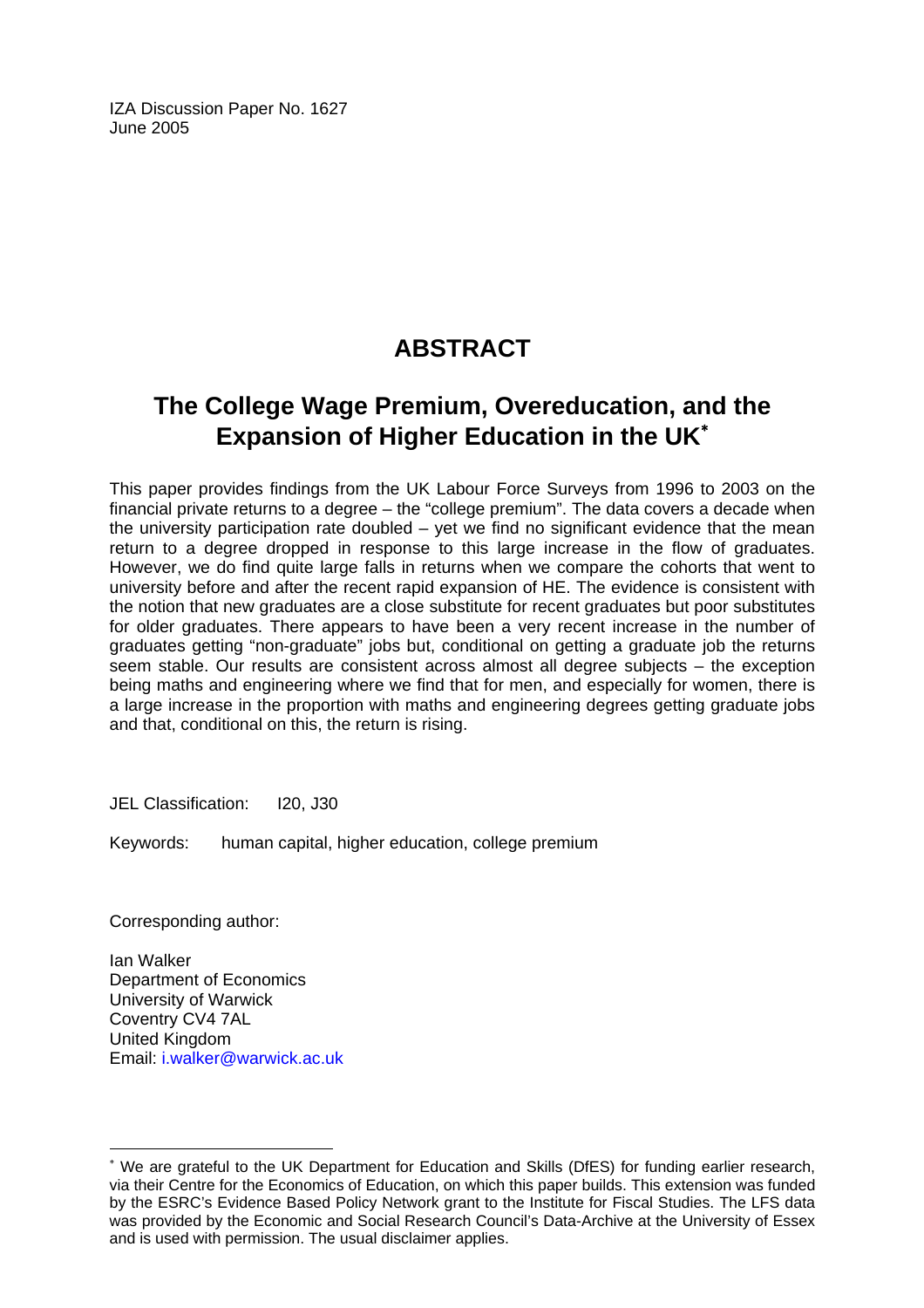#### 1. Introduction

The proportion of graduates in the UK labour force has risen from 9% to more than 12% over the last decade. Many papers have noted a *growing* college wage premium but the role of the supply of college graduates in determining changes in the returns to a college education has been explored in only a few papers – mostly for US datasets. Two prominent examples are Katz and Murphy (1992) and Taber (2001). The former allows for a trend change in demand and show that variations in the college premium can mostly be explained by variations in the supply of college graduates, while the latter favours an explanation based on an increase in the demand for unobserved skills rather than one based on an increase in the demand for skills accumulated in college. Card and Lemieux (2001) is also notable: they investigate the college premium in the US, Canada and the UK and find that the rise in the premium between 1980 and 1995 is confined to rises for younger workers which they argue is driven by falls in the growth of educational attainment that began with cohorts born in the 1950's.

Existing research on the role of supply is problematic because it relies on the variation in age participation rates associated with changes in demographics, which are inevitably relatively smooth, together with assumptions about the demand side usually it is assumed that there is some exogenous and fixed rate of skill-biased technical change which increases the relative demand for college graduates over time. In contrast to the USA, recent UK events offer a sharp and sudden change where participation in higher education doubled over a period of just five years between the late 1980's and early 1990's following the removal of quotas on student numbers and reductions on the "unit of resource" (the payment from central government for teaching each student) that encouraged institutions to expand student numbers as long as the marginal revenue provided by the unit of resource exceeded the costs of the marginal student. The suddenness and size of this supply side capacity change is likely to swamp any changes in the demand side that occurred over this relatively short period and so our results are not likely to be sensitive to assumptions about demand.

The purpose of this paper is to analyse changes in the wage premium associated with a degree using the large UK Labour Force Surveys (LFS). We are interested in how the college premium has varied across time, across subjects studied, across the wage distribution (i.e. not just at the mean) and, in particular, across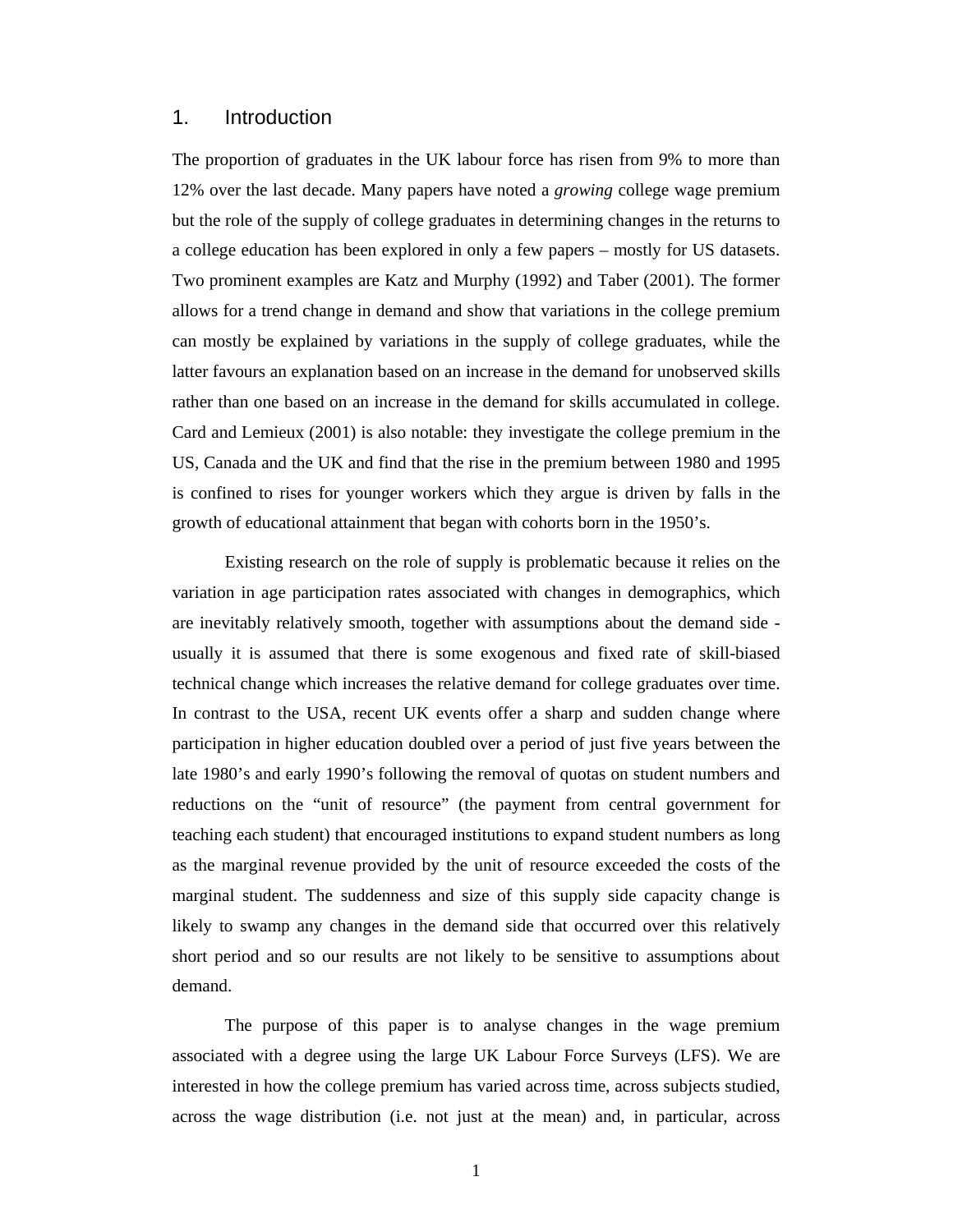cohorts. Earlier research in the UK by Harkness and Machin (1999) and Gosling and Meghir (2000) suggests rising returns over time using data from the 1970's to the early 1990's<sup>1</sup>. Chevalier *et al* (2004), Walker and Zhu (2003), O'Leary and Sloane (2004, 2005), and McIntosh (2004) use more recent LFS data from 1993 to 2002 and show broadly constant returns on average<sup>2</sup>. It is tempting to conclude that the results are consistent with the growth in the supply of graduates only just keeping pace with the growth in demand. However, Walker and Zhu (2003) and O'Leary and Sloane (2005), noted that the data seemed to show lower returns for the most recent cohorts and it is this aspect that we explore in more detail in this paper.

Figure 1 gives the recent history of official age participation in the  $UK - the$ percentage of each cohort currently undertaking higher education<sup>3</sup>. The position was broadly stable over the 1970's and 1980's but increased quickly from about 15% for men and 12% for women in 1988 to 30% for men and women in 1994 (and subsequently even higher for females), until stabilising in  $1996<sup>4</sup>$ . Almost all UK students who attend higher education do so soon after completing high school at the age of 18 or 19, and almost all study full-time for a three year first degree (Bachelor) course (health, and some other, courses are typically longer). Since the expansion in higher education (HE) began in 1988 this corresponds to the cohort born around 1969 and 1970, and the expansion was completed around 1994 corresponding to the 1975 or 1976 birth cohorts. An increasing proportion take postgraduate courses.

The recent rapid (and the planned further) expansion has given rise to worries on a number of fronts. In particular: has the expansion in higher education so flooded the labour market with highly educated individuals that the wage premium for higher education has been significantly reduced? A related concern is that the expansion in post-compulsory education and, in particular, higher education may have resulted in institutions digging deeper into the distribution of student abilities so that weaker and

<sup>&</sup>lt;sup>1</sup> See also Dearden *et al* (2000) who use a single LFS year.

<sup>&</sup>lt;sup>2</sup> Sloane and O'Leary (2005) note that returns for women have fallen over time, although this distinction between men and women over this period is more likely to be due to decreases in the malefemale wage differential amongst non-graduates than to any change in HE participation.

 $3$  See Greenaway and Haynes (2003) for a review of higher education funding issues which focuses on the UK.

<sup>&</sup>lt;sup>4</sup> The proportion of the workforce who are graduates (the stock measure) has, of course, been rising strongly over the period since the mid 1970's because the proportion of retirees who are graduates is considerably less than the flow figure in our graph. See Elias and Purcell (2003) for stock data from the New Earnings Surveys.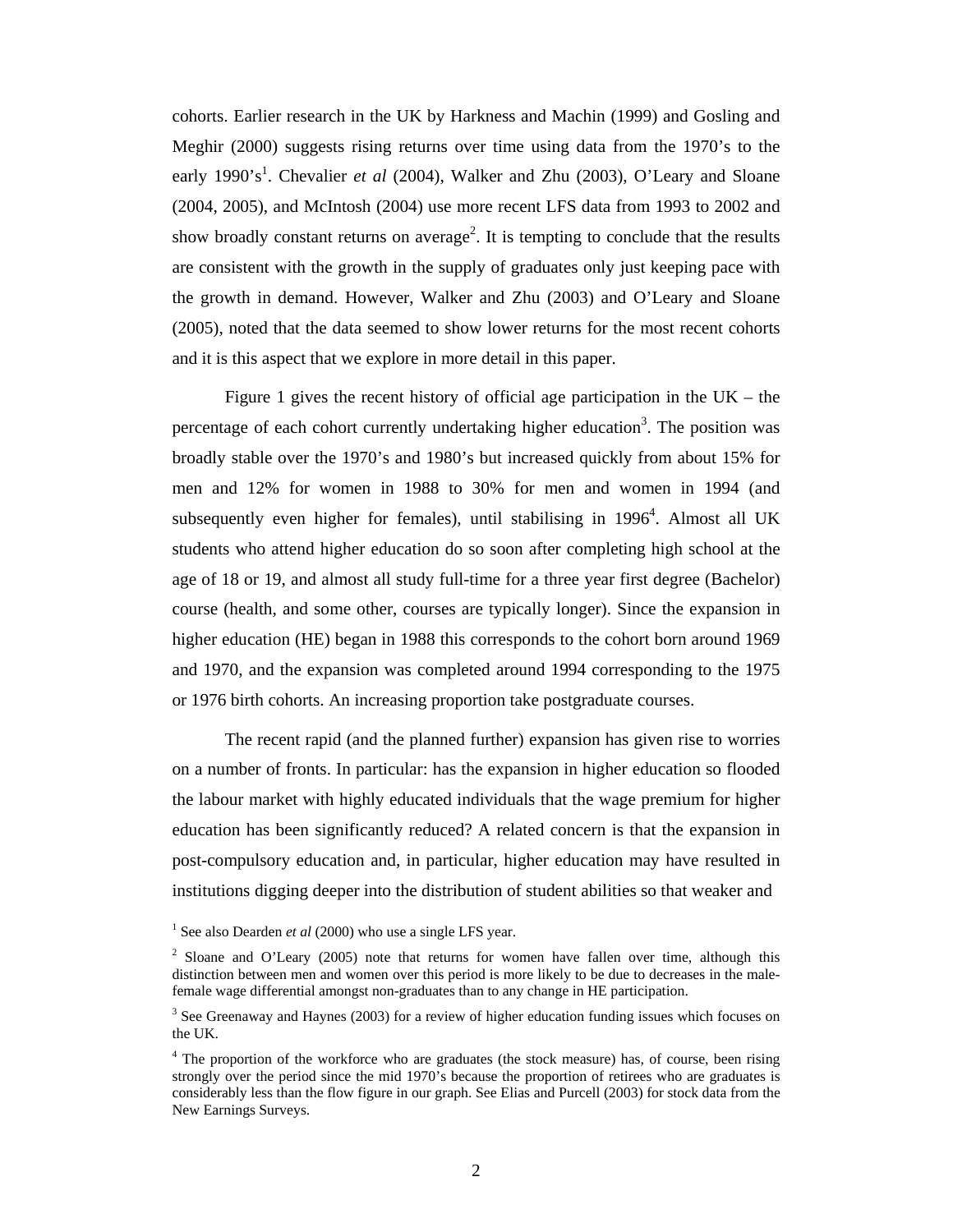



Source: www.dfes.gov.uk/economicbenefit/docs/Eco\_Social%20Text.pdf.

weaker students are admitted into higher education and that the resulting graduates are, on average, not as productive as was the case for earlier cohorts. Another concern is that the marginal students, admitted after the expansion, were choosing to take (and, perhaps, being offered) less challenging courses that added less human capital than earlier cohorts had, on average. Finally, there is a concern that teaching quality fell along with the diminution of the unit of resource and that this may also be reflected in the average productivity of recent graduates..

Here, we compare the results from simple linear regressions over time, across subjects, across cohorts, and across conditional quantiles of the wage distribution. Our purpose in doing the latter is to examine the idea that the expansion may have resulted in lower returns at the bottom of the wage distribution where less able individuals might be expected to be concentrated. One worry with our analysis is that there is a lack of common support in the data to make reliable comparisons using unweighted linear methods. That is, graduates may be so different, in their observable characteristics, to non-graduates that unweighted models provide unreliable estimates. Thus, we also provide estimates using propensity score matching methods. This method allows us, under certain assumptions, to compute estimates of the average treatment effect on the treated and on the untreated. This is useful in this context since we are interested in seeing whether the college premium was likely to have been high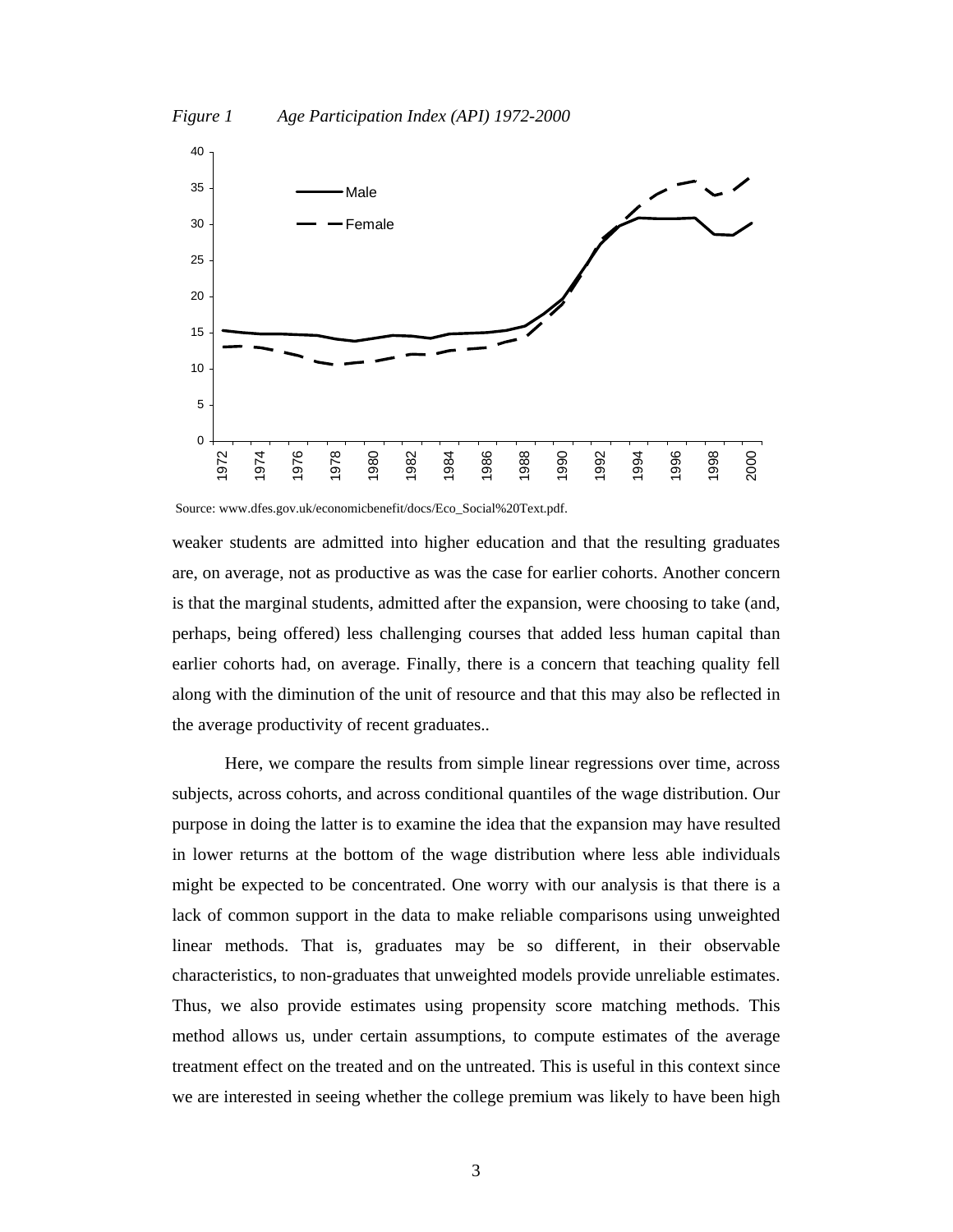for the untreated prior to the expansion, as well as being interested in whether the college premium is low for the treated after the expansion. Finally, this paper attempts to explain some of our findings by appealing to the growth of "overeducation": an increase in the proportion of graduates who work in "non-graduate" jobs. We are especially interested in how overeducation has changed across recent cohorts.

Section 2 explains the selection of our data and describes the characteristics of the sample used in our subsequent analysis. Section 3 describes the methods that we use. Section 4 presents results which are developed and interpreted as overeducation and in Section 5 we conclude.

#### 2. Data

We use the large Labour Force Survey (LFS) data pooled from 1996 to 2003. We drop those living in Scotland and Northern Ireland (which has quite a different education system from England and Wales)<sup>5</sup>; those with zero or missing hours of work or earnings; immigrants (who will mostly have been educated outside the UK); and those aged below 25, who may still be in education, and above 59. Our analysis is all conditional on being employed - we have no reliable data for the earnings of the self-employed and we do not take into account the effect of education on employment (which might be construed as an additional component of the return to education). We compute an hourly wage rate<sup>6</sup> from the ratio of usual earnings to usual hours (from main job) including paid overtime<sup>7</sup>. We also drop people in the top and bottom 1% of the hourly wage distribution.

Our methodology factors out the variance in wages that arises from differences in age, region of residence, year, decade of birth, having a vocational qualification, having a work-limiting health problem, being non-white, being a union member and marital status<sup>8</sup>.

<sup>&</sup>lt;sup>5</sup> Although LFS does not explicitly record where education took place we also drop those recorded as having Scottish education qualifications.

 $6$  We use wave 5 data throughout. From 1997Q1 earnings information became available in wave 1 also.

 $<sup>7</sup>$  Similar results hold using the reported hourly wage in the data. However, only a small proportion of</sup> graduates report an hourly wage rate and we prefer the average hourly wage measure even though this is contaminated with measurement error in hours of work.

<sup>&</sup>lt;sup>8</sup> We do not consider here the possibility that education and wages might be simultaneously determined. The issue of endogeneity of education has been the concern of Blundell *et al* (2002) and of Harmon and Walker (1995) for the UK. See also the review in Card (2000).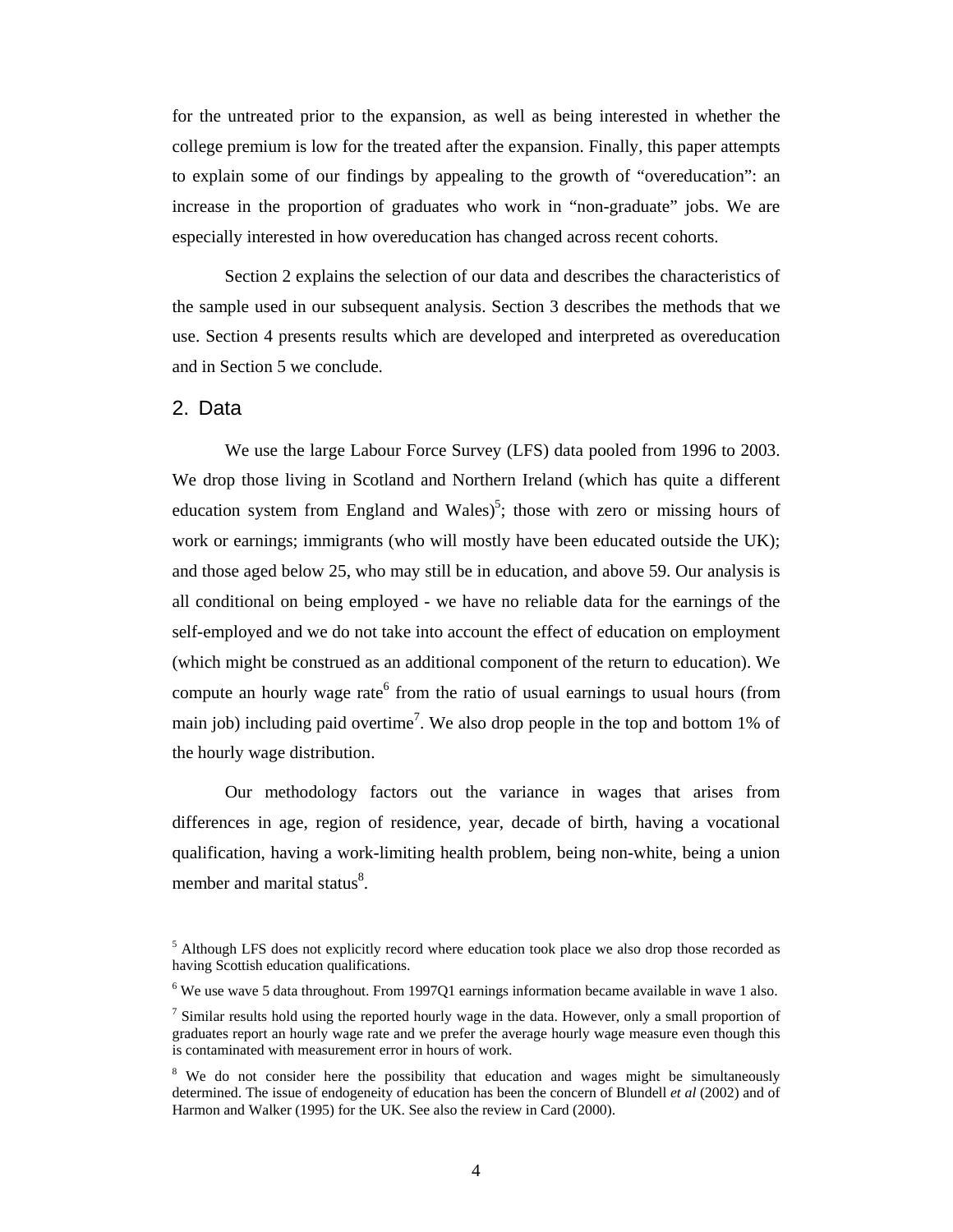Although we are mainly interested in the return to having a first (Bachelor) degree we include in our sample for analysis all individuals who also have higher academic qualification<sup>9</sup>, together with those that left school, usually at the age of 18, with at least the minimum qualifications required for consideration for admission to university - two A-level qualifications<sup>10</sup>. We have 17378 male graduates vs 4007 nongraduates and 14007 female graduates vs 3719 non-graduates who are observed in the LFS between 1996 and 2003, who we split across six cohort groups in two equal sized subsample periods. For the first half of our sample period, i.e. 1996-1999, we have the pre 1954 cohort who will have entered university up to about 1973; the 1955-58 cohort who will have attended university in the mid 1970's; the 1959-1962 who will have attended in the late 1970's; the 1963-66 cohort who will have attended in the early 1980's; the 1967-70 cohort that will have attended university immediately prior to the expansion in the late 1980's; and, finally, the 1971-1974 cohort who will have attended university as part of the expansion in the late 1980's and the early 1990's. We contrast these with the corresponding age balanced birth cohort groups in the subsample period 2000-2003 (i.e. observed four years later than individuals in the subsample period 1996-1999), who were born four years later (i.e. at the same age as their 1996-1999 subsample counterparts).

UK first degrees are typically quite specialised and our graduates can be divided into five broad degree individual subject groups plus a sixth group who obtained degrees where more than one subject is studied in depth: health and science; mathematics and engineering; economics, management and law; education and social studies; languages, arts and humanities, and a wide variety of combined degrees $<sup>11</sup>$ .</sup> Sample sizes and simple descriptive statistics for the data are given in Table 1. The proportions of A-level students successfully completing university<sup>12</sup> is broadly

<sup>&</sup>lt;sup>9</sup> We did not use LFS94-95, as it did not allow us to have consistent controls for different types of higher academic qualifications in our analysis. The proportion of graduates who also have a higher degree in the UK is significant – at 29% of both male and female graduates – and also shows a steady growth in our sample period, from 27% in 1996 to 31% for males and from 27% in 1996 to 30% for females. Failure to control for any higher qualifications is likely to cause a upward bias in the estimate of the return to first degrees (see Table A4 in the appendix). Excluding this group makes no effective difference to our conclusions (see Table A5 in the appendix).

 $10$  A-levels, usually in three subjects, are normally taken at the end of a two year post-compulsory spell of schooling and grades in these qualifications are used as a criterion for university entry.

 $11$  We drop nursing and architecture degrees because both are small and gender segregated.

 $12$  The drop-out rate (the proportion of entrants who fail to achieve a degree) has been quite low by international standards.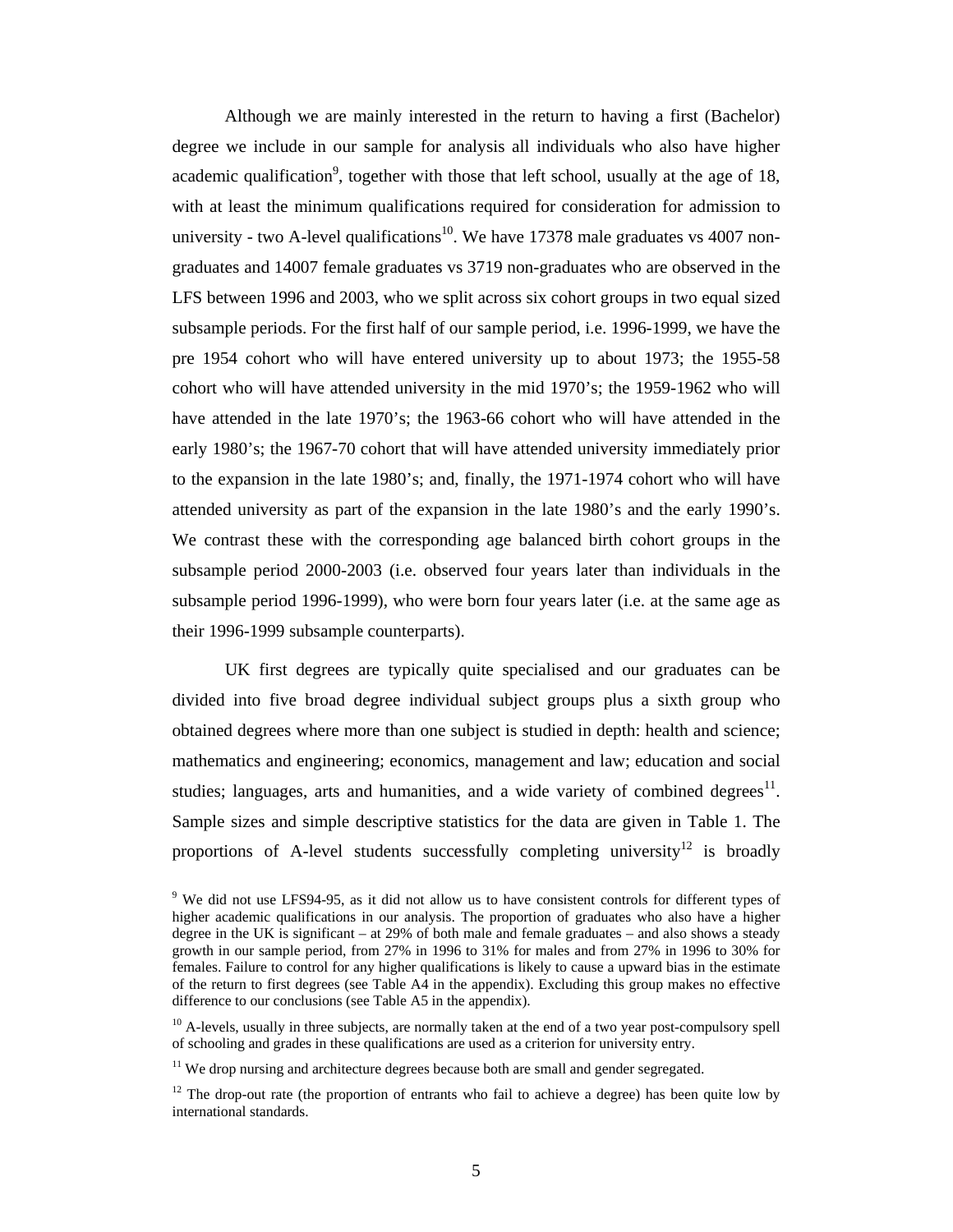consistent with the API because the proportion staying on in post-compulsory schooling also rose steeply over this period. Table 2 shows that the subject mix of students appears to shift but only slightly and only over the last two cohorts: mostly towards education and social studies for women, and towards education and social studies and arts and humanities for men. These subjects probably have the lowest marginal costs and their expansion has been at the expense of maths and engineering where there has been a drop in the popularity at higher secondary schooling.

In Table 2 we further divide the data into those observed in the 1996-1999 LFS data and those observed in the 2000-2003 data. The reason for doing this is that we want to be able to compare the graduate premium for new graduates in the post expansion period with new graduates in the pre-expansion period. Grouping the data in this way means that we do not need to make parametric assumptions about the effect of tenure on wages – we can simply compare the cohorts with the same amount of time elapsed since graduation. The table shows the percentage of graduates in each subject by cohort and gender in the two sample periods. Bold figures highlight the large recent changes.

| <b>MEN</b>         | Mean Hourly Wage | <i>Std Err</i> | <i>Obs</i> | Share $(\% )$ |
|--------------------|------------------|----------------|------------|---------------|
| $2+A$ Levels       | 14.08            | 7.65           | 4007       | 18.7          |
| Health / Science   | 17.36            | 8.22           | 2858       | 13.4          |
| Math / Engineering | 17.67            | 7.68           | 3749       | 17.5          |
| Econ/Business/Law  | 19.34            | 9.55           | 2919       | 13.7          |
| Education/SocStuds | 15.43            | 6.46           | 1911       | 8.9           |
| Arts & Humanities  | 14.29            | 7.36           | 1665       | 7.8           |
| Combined           | 16.80            | 8.15           | 4276       | 20.0          |
| Total              | 16.55            | 8.19           | 21385      | 100.0         |
| WOMEN              |                  |                |            |               |
| $2+A$ Levels       | 9.36             | 4.46           | 3719       | 21.0          |
| Health / Science   | 13.98            | 6.17           | 2007       | 11.3          |
| Math / Engineering | 14.49            | 6.19           | 557        | 3.3           |
| Econ/Business/Law  | 14.75            | 6.59           | 1606       | 9.1           |
| Education/SocStuds | 13.47            | 4.95           | 3465       | 19.6          |
| Arts & Humanities  | 12.68            | 5.82           | 2119       | 12.0          |
| Combined           | 13.13            | 5.56           | 4233       | 23.9          |
| Total              | 12.64            | 5.75           | 17726      | 100.0         |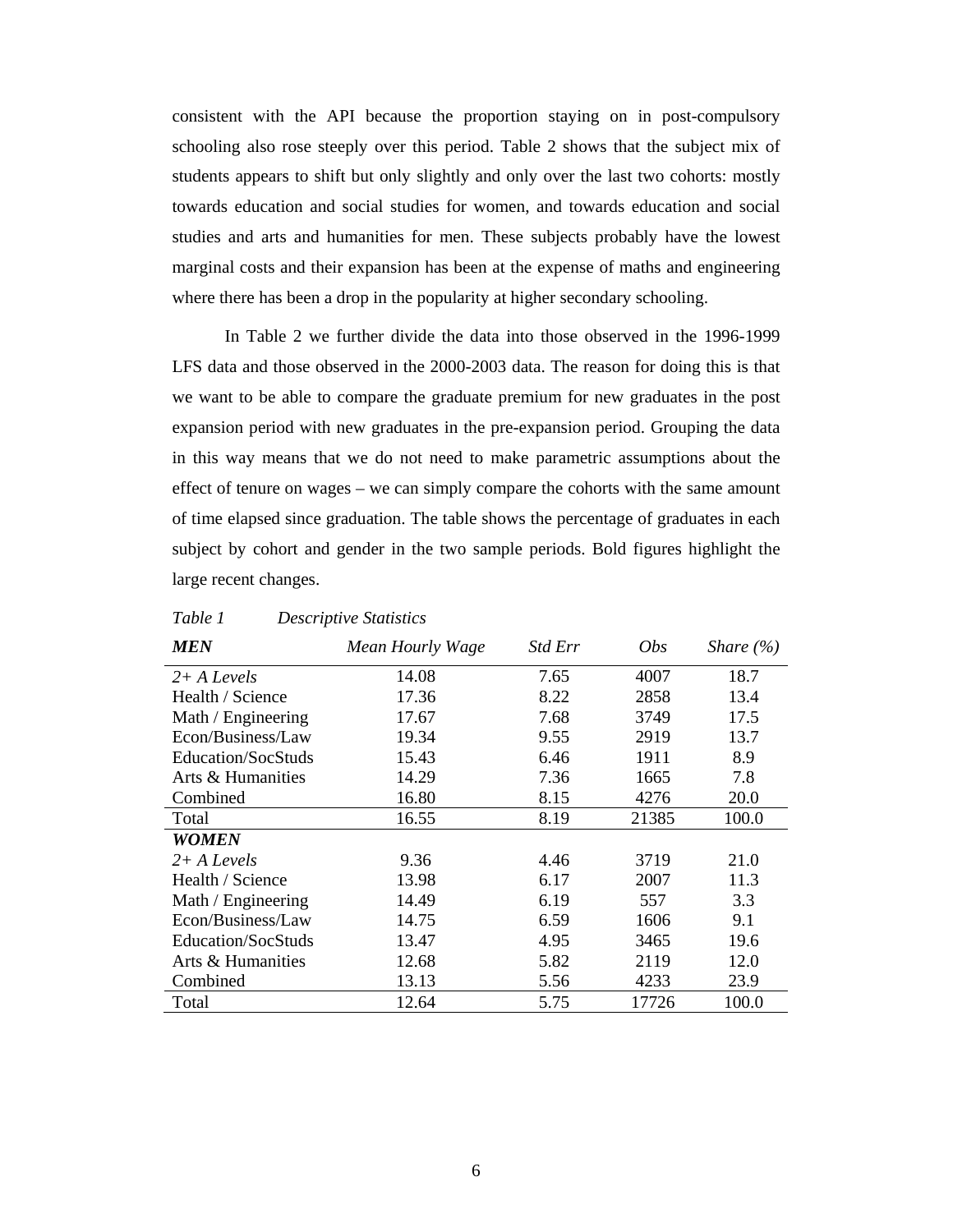|                    |       | Aged 41-59         |       | Aged 37-45          |       | Aged 33-41        |       | Aged 29-37          |       | Aged 25-33          |       | Aged 25-29          |
|--------------------|-------|--------------------|-------|---------------------|-------|-------------------|-------|---------------------|-------|---------------------|-------|---------------------|
|                    |       | (pre 54 cohorts in |       | $(55-58$ cohorts in |       | (59-62 cohorts in |       | $(63-66$ cohorts in |       | $(67-70$ cohorts in |       | $(71-74$ cohorts in |
|                    |       | 96-99 or pre 58    |       | 96-99 or 59-62      |       | 96-99 or 63-66    |       | 96-99 or 67-70 in   |       | 96-99 or 71-74 in   |       | 96-99 or 75-78 in   |
|                    |       | in $00-03$ )       |       | in $00-03$ )        |       | in $00-03$ )      |       | $00-03$ )           |       | $00-03$             |       | $00-03$             |
| <b>MEN</b>         | 96-99 | $00 - 03$          | 96-99 | $00 - 03$           | 96-99 | $00 - 03$         | 96-99 | $00 - 03$           | 96-99 | $00 - 03$           | 96-99 | $00 - 03$           |
| Health & Science   | 16.84 | 17.15              | 16.04 | 17.82               | 17.01 | 17.33             | 15.64 | 14.01               | 15.89 | 15.25               | 16.31 | 15.88               |
| Math & Engineering | 21.05 | 19.58              | 17.49 | 20.59               | 21.91 | 23.17             | 25.28 | 23.28               | 24.53 | 22.75               | 23.26 | 20.13               |
| Econ/Business/Law  | 15.29 | 15.63              | 19.44 | 16.56               | 18.19 | 15.30             | 18.17 | 17.57               | 18.50 | 16.17               | 18.98 | 17.51               |
| Education/SocStuds | 13.26 | 14.11              | 12.39 | 11.37               | 8.54  | 9.11              | 7.27  | 8.47                | 8.56  | 9.50                | 9.36  | 9.00                |
| Arts & Humanities  | 10.18 | 8.80               | 9.59  | 8.95                | 10.07 | 8.84              | 8.14  | 9.99                | 8.23  | 11.17               | 10.16 | 13.26               |
| Combined           | 23.38 | 24.73              | 25.04 | 24.71               | 24.28 | 26.26             | 25.51 | 26.67               | 24.29 | 25.17               | 21.93 | 24.22               |
| Total              | 100.0 | 100.0              | 100.0 | 100.0               | 100.0 | 100.0             | 100.0 | 100.0               | 100.0 | 100.0               | 100.0 | 100.0               |
| $\mathbf N$        | 3302  | 3295               | 1178  | 1117                | 1182  | 1131              | 1266  | 1121                | 1227  | 1200                | 748   | 611                 |
| <b>WOMEN</b>       |       |                    |       |                     |       |                   |       |                     |       |                     |       |                     |
| Health & Science   | 12.54 | 13.19              | 12.15 | 14.92               | 14.24 | 15.75             | 15.40 | 14.66               | 15.60 | 14.21               | 16.29 | 16.99               |
| Math & Engineering | 3.61  | 3.45               | 3.70  | 2.73                | 4.31  | 4.08              | 4.79  | 5.08                | 4.84  | 4.68                | 4.55  | 4.83                |
| Econ/Business/Law  | 6.52  | 7.10               | 9.26  | 9.91                | 11.00 | 13.85             | 14.74 | 14.96               | 15.97 | 13.88               | 15.53 | 15.75               |
| Education/SocStuds | 29.74 | 31.39              | 31.71 | 26.42               | 25.35 | 22.30             | 21.50 | 21.90               | 17.70 | 20.50               | 17.42 | 16.44               |
| Arts & Humanities  | 17.45 | 14.33              | 14.47 | 14.69               | 15.32 | 13.85             | 16.15 | 13.10               | 15.05 | 15.50               | 14.90 | 15.33               |
| Combined           | 30.14 | 30.54              | 28.70 | 31.32               | 29.77 | 30.17             | 27.42 | 30.30               | 30.84 | 31.23               | 31.31 | 30.66               |
| Total              | 100.0 | 100.0              | 100.0 | 100.0               | 100.0 | 100.0             | 100.0 | 100.0               | 100.0 | 100.0               | 100.0 | 100.0               |
| N                  | 1994  | 2351               | 864   | 878                 | 927   | 1054              | 1065  | 1023                | 1096  | 1239                | 792   | 724                 |

### *Table 2 Frequency tables by degree subjects and school cohort groups, pre and post (%).*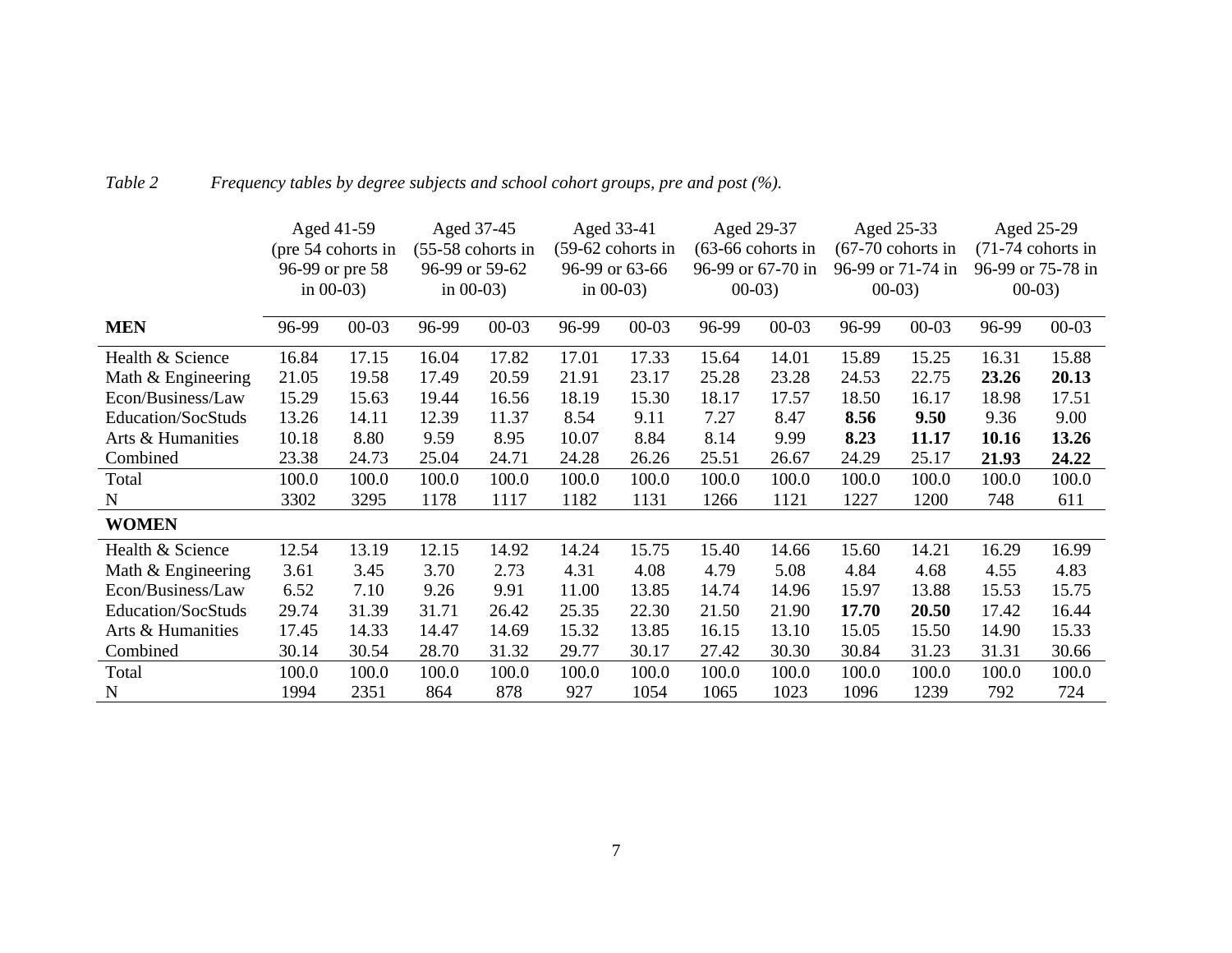#### **3. Econometric Analysis**

We begin by applying simple linear methods that control for observable characteristics. Figure 2, shows the estimated effect of a degree (on average across all degree subjects) on wages, in each year of the data, *making no allowance for differences in cohort* but controlling for the amount of work experience, region, marital status, ethnic group, and work limiting disability<sup>13</sup>. We confirm the usual results: that the effect of (typically a three-year) college education on wages is large – the college premium averages around 22% for men and 35% for women. The differences between men and women are highly significant and while there are statistically significant year to year differences they are small on average, and there is no statistically significant time trend for either men or women over this period $14$ . These estimates correspond closely to our own earlier research (see Walker and Zhu  $(2003)$ ) and work elsewhere for the UK (see, for example, McIntosh  $(2004)$ <sup>15</sup>.





<sup>13</sup> Detailed estimates and standard errors, for this and other figures, are in the Appendix. Appendix Table A6 suggests that the return to 2+ A-levels relative to GCSE's has remained quite stable.

 $14$  Evidence in Gosling and Meghir (2000) show that, in earlier years, there had been a marked rise in education returns over time.

15 But O'Leary and Sloane (2004, 2005) suggest *falling* returns for women*.* They drop all graduates who have postgraduate qualification and have more parsimonious specifications. Although the postgraduates are a large and growing group Appendix Table A4 and A5 suggests that dropping them, or failing to control for their higher qualifications makes little difference to our main results.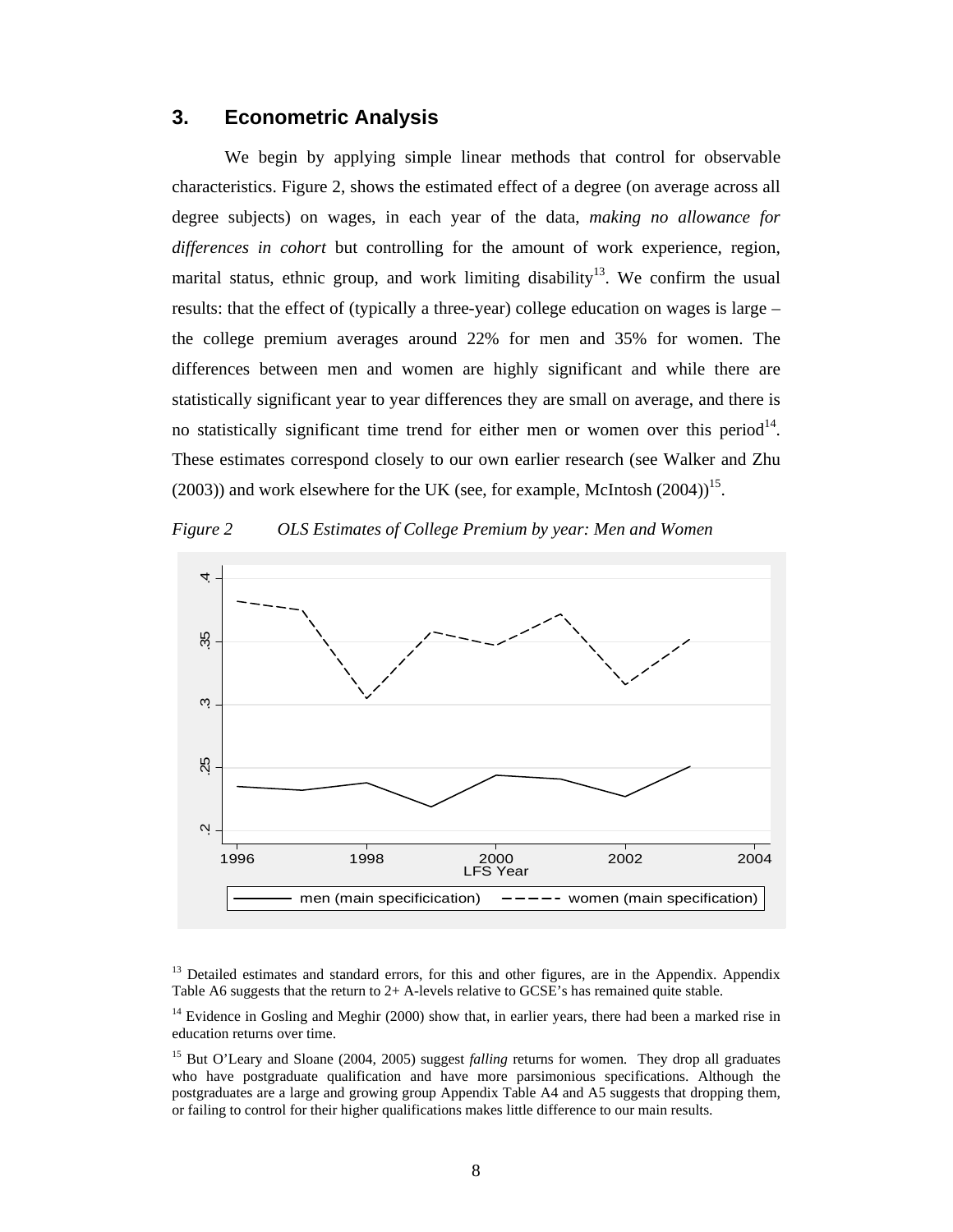Note: Table A2 in the Appendix shows returns of having A-levels relative to having GCSEs by cohort.

Table 3 provides a breakdown by cohort and by year of survey by gender. It is clear that the simple analysis portrayed in Figure 2 masks important changes by cohort and gender. The returns have risen for older male graduates across these two periods, hardly changed for older women, and they have fallen dramatically for new women graduates relative to the younger women graduates from around the mid-30's% to the mid-20's% while for the very youngest male graduates relative there has been a large fall (from 21% to 15%). For males this drop is across all subjects, while for females maths and engineering has been exempt from this fall (see Table A3 in the Appendix).

One concern about our least squares estimates is that they estimate the effect at the mean while policy might be more concerned about the returns at other parts of the distribution (as well as at the mean). In Table 4 we provide estimates of quantile regressions at the median and at the bottom and top  $10<sup>th</sup>$  and  $30<sup>th</sup>$  percentiles. The large fall in the average estimated college premium across cohorts noted above seems to have occurred at all percentiles of the distribution for men, but only for the lower deciles for women (where the expansion has been largest).

In Table 5, we investigate the issue further with Propensity Score Methods based on kernel matching<sup>16</sup>. Our aim here is to see if the college premium differs between treated and untreated individuals. We report unmatched estimates as well as the average effect of the treatment on the treated (ATT) group (graduates) and the average effect that the treatment would have on the non-graduates (ATU). The data seems to suggest that the ATU and ATT are close, except for the oldest cohort, which suggests that selectivity into college is not strongly moderated by ability. The fall in college premia across cohorts seems to be reflected in both the ATT and the ATU estimates. This seems to deny that there has been a reduction in teaching quality since that would be reflected in ATT and not ATU.

<sup>&</sup>lt;sup>16</sup> PSM estimation is implemented using the STATA module *psmatch2* developed by E. Leuven and B. Sianesi (2003).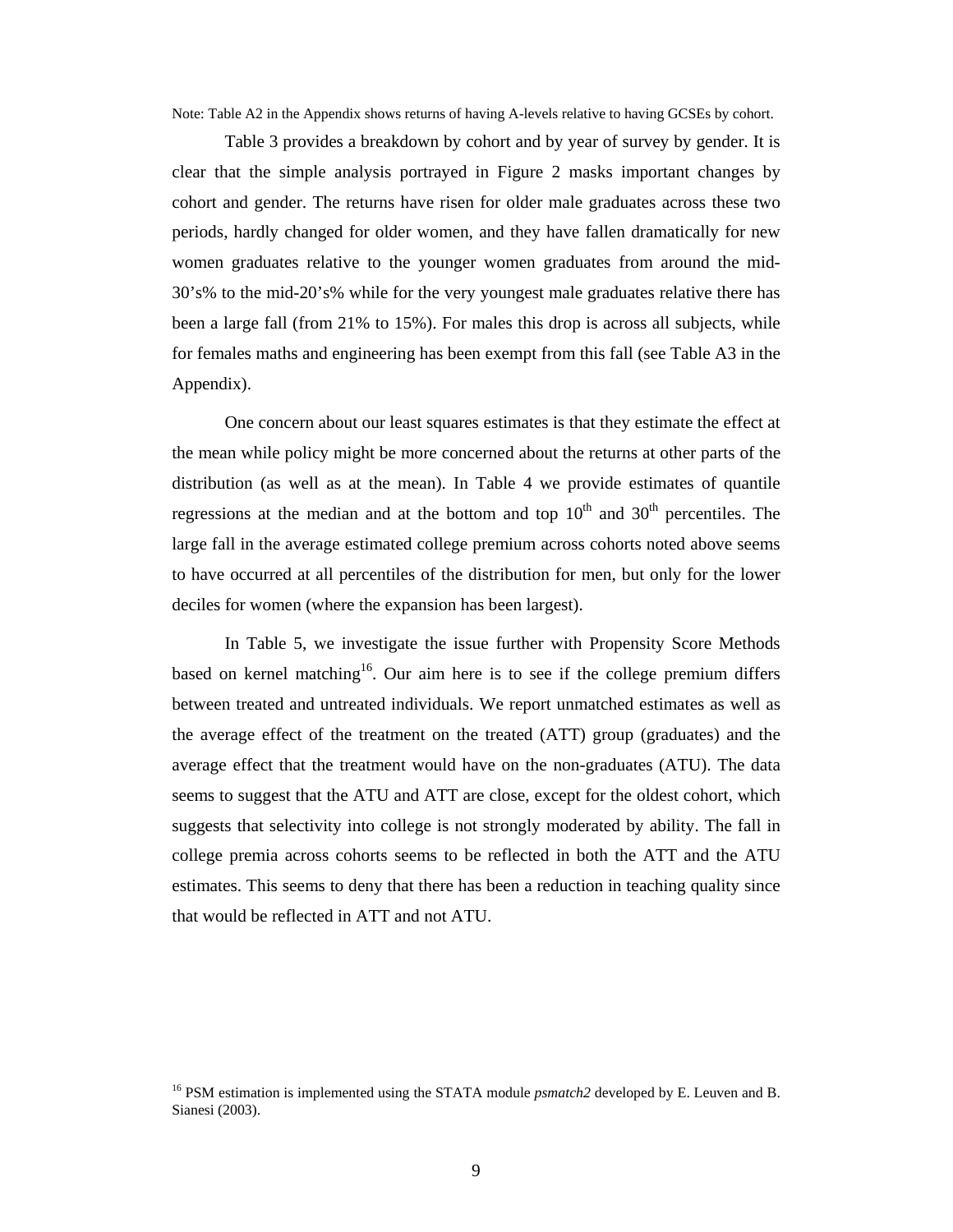| Percentile |        | Aged 41-59                                                                   | Aged 37-45             |         |                         | Aged 33-41 |                         | Aged 29-37 |                         | Aged 25-33              | Aged 25-29            |         |
|------------|--------|------------------------------------------------------------------------------|------------------------|---------|-------------------------|------------|-------------------------|------------|-------------------------|-------------------------|-----------------------|---------|
|            |        | $(55-58$ cohorts in 96-<br>(pre 54 cohorts in 96-<br>99 or $59-62$ in 00-03) |                        |         | $(59-62$ cohorts in 96- |            | $(63-66$ cohorts in 96- |            | $(67-70$ cohorts in 96- | $(71-74$ cohorts in 96- |                       |         |
| Gender     |        |                                                                              | 99 or pre 58 in 00-03) |         | 99 or $63-66$ in 00-03) |            | 99 or 67-70 in 00-03)   |            | 99 or 71-74 in 00-03)   |                         | 99 or 75-78 in 00-03) |         |
|            | 96-99  | $00-03$                                                                      | 96-99                  | $00-03$ | 96-99                   | 00-03      | 96-99                   | $00-03$    | 96-99                   | $00-03$                 | 96-99                 | $00-03$ |
| Men        | 0.21   | 0.27                                                                         | 0.28                   | 0.27    | 0.24                    | 0.25       | 0.23                    | 0.21       | 0.25                    | 0.21                    | 0.21                  | 0.15    |
|            | (0.02) | (0.02)                                                                       | (0.03)                 | (0.03)  | (0.03)                  | (0.03)     | (0.03)                  | (0.03)     | (0.03)                  | (0.03)                  | (0.04)                | (0.04)  |
| Women      | 0.36   | 0.36                                                                         | 0.36                   | 0.34    | 0.36                    | 0.42       | 0.41                    | 0.37       | 0.32                    | 0.33                    | 0.25                  | 0.21    |
|            | (0.02) | (0.02)                                                                       | (0.04)                 | (0.04)  | (0.03)                  | (0.03)     | (0.03)                  | (0.03)     | (0.03)                  | (0.03)                  | (0.03)                | (0.03)  |

*Table 3 Least Squares Estimates of Returns to First Degree by Time since Graduation* 

Note: Independent variables include first degree, doctorate, Master's degree, other higher degree, postgraduate certificate in education, vocational qualification, gap in schooling, schooling does not match qualifications, age, age squared, married, cohabits, nonwhite, union member, union missing, health problem, and year, quarter and region dummies. Table A3 in the appendix shows corresponding returns by subjects and cohort.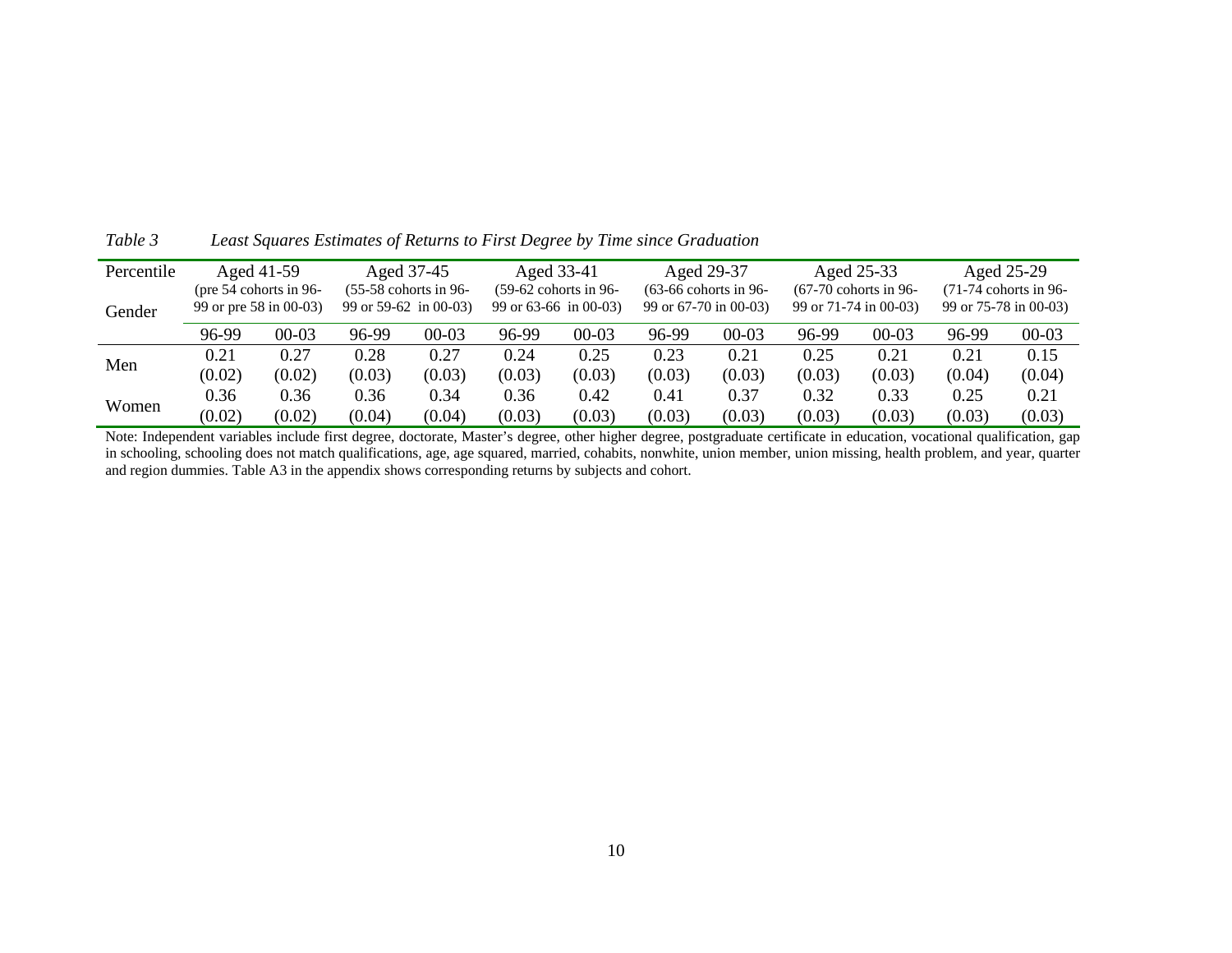| Percentile   |                        | Aged 41-59             |                       | Aged 37-45              |        | Aged 33-41              | Aged 29-37            |                         |                       | Aged 25-33              |        | Aged 25-29            |
|--------------|------------------------|------------------------|-----------------------|-------------------------|--------|-------------------------|-----------------------|-------------------------|-----------------------|-------------------------|--------|-----------------------|
|              |                        | (pre 54 cohorts in 96- |                       | $(55-58$ cohorts in 96- |        | $(59-62$ cohorts in 96- |                       | $(63-66$ cohorts in 96- |                       | $(67-70$ cohorts in 96- |        | (71-74 cohorts in 96- |
|              | 99 or pre 58 in 00-03) |                        | 99 or 59-62 in 00-03) |                         |        | 99 or 63-66 in 00-03)   | 99 or 67-70 in 00-03) |                         | 99 or 71-74 in 00-03) |                         |        | 99 or 75-78 in 00-03) |
| <b>MEN</b>   | 96-99                  | $00 - 03$              | 96-99                 | $00 - 03$               | 96-99  | $00 - 03$               | 96-99                 | $00 - 03$               | 96-99                 | $00 - 03$               | 96-99  | $00 - 03$             |
| 10%          | 0.22                   | 0.31                   | 0.35                  | 0.34                    | 0.33   | 0.31                    | 0.29                  | 0.24                    | 0.27                  | 0.23                    | 0.22   | 0.13                  |
|              | (0.04)                 | (0.05)                 | (0.07)                | (0.06)                  | (0.06) | (0.05)                  | (0.06)                | (0.06)                  | (0.07)                | (0.06)                  | (0.07) | (0.04)                |
| 30%          | 0.25                   | 0.35                   | 0.32                  | 0.27                    | 0.31   | 0.29                    | 0.24                  | 0.27                    | 0.28                  | 0.21                    | 0.22   | 0.21                  |
|              | (0.03)                 | (0.03)                 | (0.04)                | (0.04)                  | (0.03) | (0.05)                  | (0.03)                | (0.04)                  | (0.02)                | (0.04)                  | (0.07) | (0.06)                |
| 50%          | 0.22                   | 0.27                   | 0.25                  | 0.26                    | 0.20   | 0.23                    | 0.28                  | 0.24                    | 0.30                  | 0.22                    | 0.26   | 0.14                  |
|              | (0.02)                 | (0.02)                 | (0.03)                | (0.03)                  | (0.03) | (0.03)                  | (0.03)                | (0.03)                  | (0.03)                | (0.03)                  | (0.03) | (0.04)                |
| 70%          | 0.17                   | 0.22                   | 0.23                  | 0.24                    | 0.13   | 0.23                    | 0.20                  | 0.20                    | 0.27                  | 0.21                    | 0.26   | 0.14                  |
|              | (0.02)                 | (0.02)                 | (0.03)                | (0.04)                  | (0.04) | (0.04)                  | (0.04)                | (0.04)                  | (0.03)                | (0.05)                  | (0.03) | (0.04)                |
|              | 0.15                   | 0.20                   | 0.19                  | 0.23                    | 0.08   | 0.18                    | 0.15                  | 0.19                    | 0.25                  | 0.24                    | 0.21   | 0.14                  |
| 90%          | (0.03)                 | (0.03)                 | (0.04)                | (0.08)                  | (0.04) | (0.07)                  | (0.03)                | (0.06)                  | (0.05)                | (0.04)                  | (0.06) | (0.06)                |
| <b>WOMEN</b> |                        |                        |                       |                         |        |                         |                       |                         |                       |                         |        |                       |
| 10%          | 0.23                   | 0.33                   | 0.29                  | 0.24                    | 0.32   | 0.36                    | 0.47                  | 0.36                    | 0.31                  | 0.41                    | 0.29   | 0.23                  |
|              | (0.05)                 | (0.04)                 | (0.07)                | (0.05)                  | (0.07) | (0.07)                  | (0.06)                | (0.06)                  | (0.05)                | (0.06)                  | (0.05) | (0.05)                |
| 30%          | 0.35                   | 0.43                   | 0.44                  | 0.34                    | 0.39   | 0.40                    | 0.44                  | 0.40                    | 0.37                  | 0.33                    | 0.26   | 0.19                  |
|              | (0.03)                 | (0.03)                 | (0.04)                | (0.04)                  | (0.04) | (0.04)                  | (0.03)                | (0.04)                  | (0.03)                | (0.03)                  | (0.04) | (0.03)                |
| 50%          | 0.44                   | 0.44                   | 0.43                  | 0.42                    | 0.41   | 0.44                    | 0.37                  | 0.43                    | 0.36                  | 0.34                    | 0.24   | 0.22                  |
|              | (0.02)                 | (0.03)                 | (0.04)                | (0.04)                  | (0.04) | (0.05)                  | (0.03)                | (0.05)                  | (0.03)                | (0.03)                  | (0.03) | (0.04)                |
| 70%          | 0.45                   | 0.39                   | 0.38                  | 0.39                    | 0.36   | 0.46                    | 0.37                  | 0.35                    | 0.32                  | 0.29                    | 0.21   | 0.24                  |
|              | (0.02)                 | (0.03)                 | (0.04)                | (0.03)                  | (0.04) | (0.03)                  | (0.04)                | (0.04)                  | (0.04)                | (0.03)                  | (0.03) | (0.05)                |
| 90%          | 0.36                   | 0.37                   | 0.29                  | 0.39                    | 0.27   | 0.35                    | 0.34                  | 0.30                    | 0.28                  | 0.27                    | 0.17   | 0.20                  |
|              | (0.03)                 | (0.03)                 | (0.07)                | (0.05)                  | (0.05) | (0.04)                  | (0.04)                | (0.06)                  | (0.04)                | (0.04)                  | (0.06) | (0.06)                |

### *Table 4 Quantile regression results*

Note: See Table 3 notes.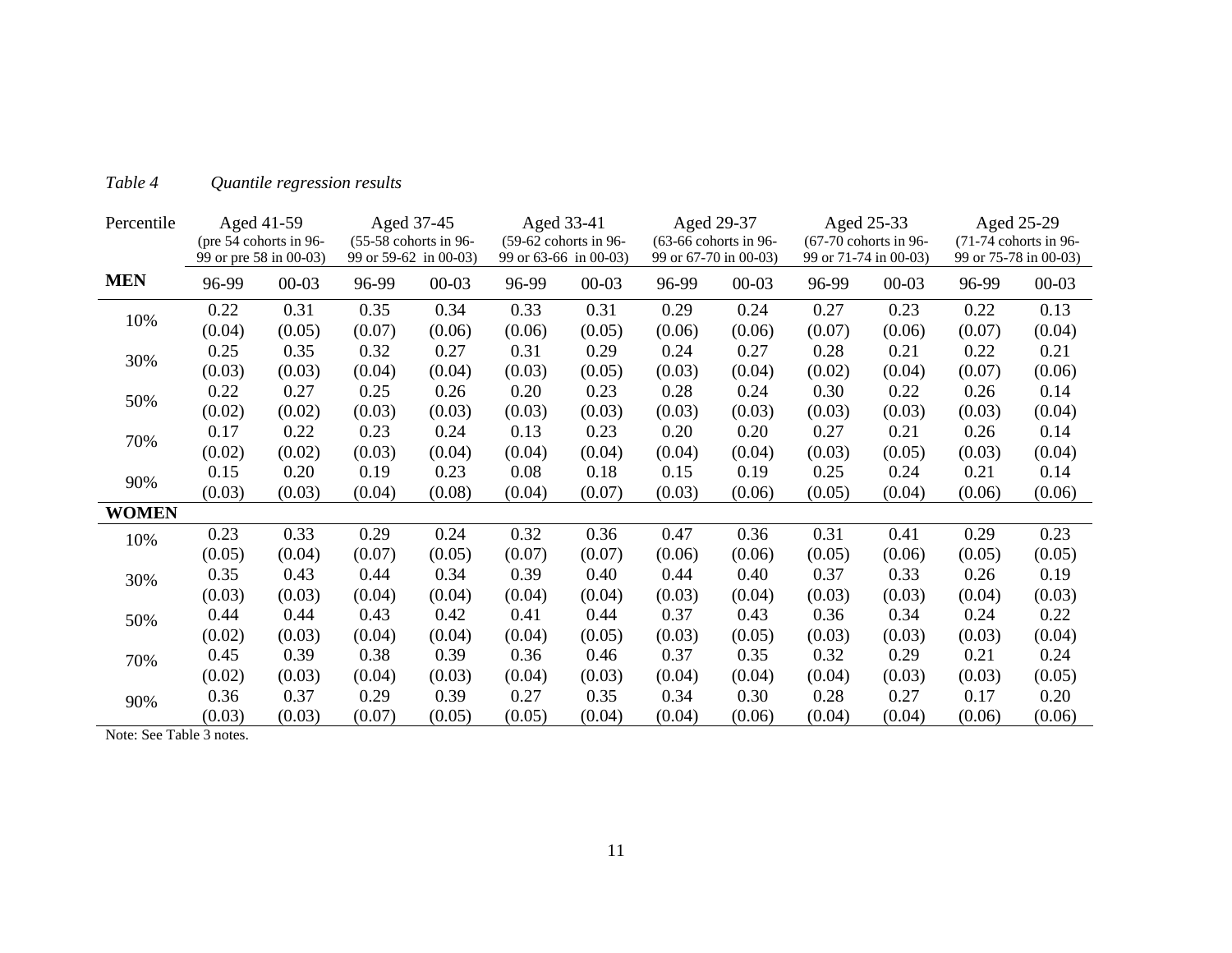|              |        | Aged 41-59<br>(pre $54$ cohorts in 96-<br>99 or pre 58 in 00-03) |        | Aged 37-45<br>$(55-58$ cohorts in 96-<br>99 or 59-62 in 00-03) |        | Aged 33-41<br>$(59-62$ cohorts in 96-<br>99 or $63-66$ in 00-03) |        | Aged 29-37<br>$(63-66$ cohorts in 96-<br>99 or 67-70 in 00-03) |        | Aged 25-33<br>$(67-70$ cohorts in 96-<br>99 or 71-74 in 00-03) |        | Aged 25-29<br>$(71-74$ cohorts in 96-<br>99 or 75-78 in 00-03) |
|--------------|--------|------------------------------------------------------------------|--------|----------------------------------------------------------------|--------|------------------------------------------------------------------|--------|----------------------------------------------------------------|--------|----------------------------------------------------------------|--------|----------------------------------------------------------------|
| <b>MEN</b>   | 96-99  | $00 - 03$                                                        | 96-99  | $00 - 03$                                                      | 96-99  | $00 - 03$                                                        | 96-99  | $00 - 03$                                                      | 96-99  | $00 - 03$                                                      | 96-99  | $00 - 03$                                                      |
|              | 0.20   | 0.25                                                             | 0.25   | 0.27                                                           | 0.23   | 0.20                                                             | 0.22   | 0.17                                                           | 0.23   | 0.23                                                           | 0.20   | 0.18                                                           |
| Unmatched    | (0.02) | (0.02)                                                           | (0.03) | (0.03)                                                         | (0.03) | (0.03)                                                           | (0.03) | (0.03)                                                         | (0.03) | (0.03)                                                         | (0.04) | (0.04)                                                         |
| <b>ATT</b>   | 0.23   | 0.27                                                             | 0.28   | 0.27                                                           | 0.27   | 0.24                                                             | 0.26   | 0.24                                                           | 0.25   | 0.20                                                           | 0.24   | 0.17                                                           |
|              | (0.03) | (0.03)                                                           | (0.04) | (0.04)                                                         | (0.04) | (0.04)                                                           | (0.43) | (0.04)                                                         | (0.03) | (0.04)                                                         | (0.05) | (0.05)                                                         |
| <b>ATU</b>   | 0.20   | 0.27                                                             | 0.28   | 0.27                                                           | 0.21   | 0.24                                                             | 0.22   | 0.20                                                           | 0.25   | 0.20                                                           | 0.19   | 0.15                                                           |
|              | (0.02) | (0.02)                                                           | (0.03) | (0.04)                                                         | (0.03) | (0.03)                                                           | (0.03) | (0.03)                                                         | (0.03) | (0.03)                                                         | (0.04) | (0.05)                                                         |
| <b>WOMEN</b> |        |                                                                  |        |                                                                |        |                                                                  |        |                                                                |        |                                                                |        |                                                                |
| Unmatched    | 0.46   | 0.43                                                             | 0.43   | 0.39                                                           | 0.40   | 0.41                                                             | 0.41   | 0.36                                                           | 0.30   | 0.35                                                           | 0.26   | 0.26                                                           |
|              | (0.02) | (0.02)                                                           | (0.03) | (0.03)                                                         | (0.03) | (0.03)                                                           | (0.03) | (0.03)                                                         | (0.03) | (0.03)                                                         | (0.03) | (0.04)                                                         |
| <b>ATT</b>   | 0.39   | 0.37                                                             | 0.39   | 0.35                                                           | 0.33   | 0.42                                                             | 0.39   | 0.33                                                           | 0.34   | 0.36                                                           | 0.26   | 0.22                                                           |
|              | (0.02) | (0.03)                                                           | (0.05) | (0.04)                                                         | (0.04) | (0.05)                                                           | (0.03) | (0.04)                                                         | (0.03) | (0.04)                                                         | (0.04) | (0.04)                                                         |
|              | 0.36   | 0.34                                                             | 0.35   | 0.34                                                           | 0.37   | 0.42                                                             | 0.41   | 0.38                                                           | 0.31   | 0.32                                                           | 0.25   | 0.23                                                           |
| <b>ATU</b>   | (0.03) | (0.02)                                                           | (0.04) | (0.04)                                                         | (0.04) | (0.04)                                                           | (0.03) | (0.03)                                                         | (0.03) | (0.03)                                                         | (0.04) | (0.04)                                                         |

## *Table 5 PSM: Kernel matching on the common support*

Note: See Table 3 notes.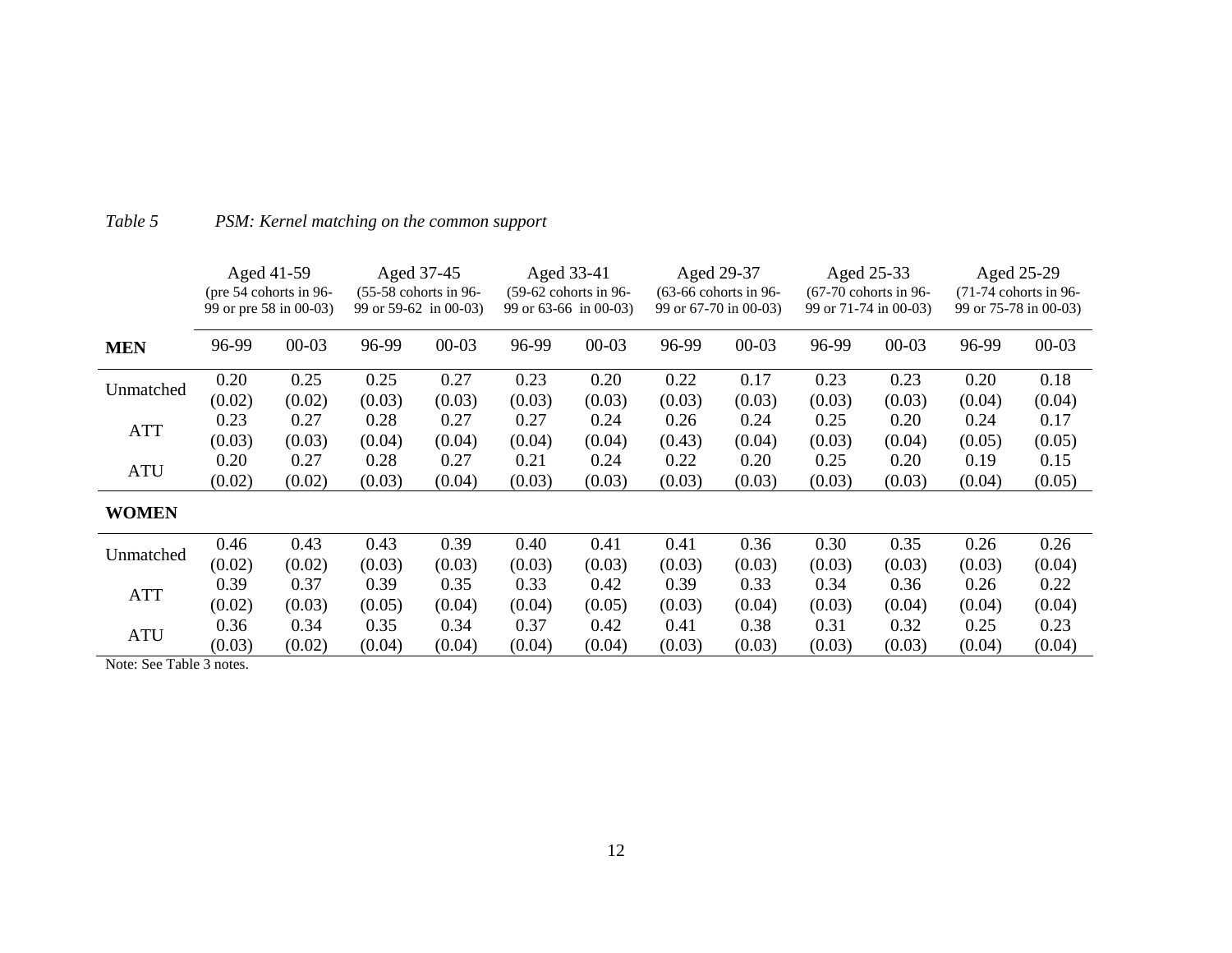#### 4. Overeducation

The previous literature has often referred to overeducation - a phenomenon whereby graduates get employed in jobs that do not require graduate skills.  $17$  This literature has always struggled to provide convincing empirical evidence to support the existence of overeducation since it requires defining a graduate job or graduate skills in terms of observable variables and it is clear that "graduateness" is determined not simply by observables that some, but not all, graduates possess. Here, although we can not define graduateness either<sup>18</sup>, we can at least detect whether this problem has become much worse following the expansion of HE. Table 6 shows the proportion of graduates in managerial/professional jobs (i.e. SOC 1 and 2) by subject studied and cohort. Older graduates are more likely to be in graduate jobs. For women it seems that overeducation is more common at all ages than for men, and that it has become even more common post expansion (with the exception of maths and engineering graduates). However for men it seems that it is only the post expansion cohort, in certain subjects, that have found it more difficult to get graduate work.

Tables 7a and 7b investigates the wages of overeducated graduates compared to those who are not. Male graduates who failed to get a managerial/professional job in the first half of our sample (1996-1999) still enjoyed positive returns (with a mean 12% for the youngest cohort), although significantly less than their counterparts who managed to get a graduate job. Conditional on getting a graduate job, the decline in returns for younger cohorts of graduates is less evident and statistically insignificant Male graduates who fail to get a managerial/professional job in the second half of our sample (2000-2003) did *much* worse than earlier cohorts (with a mean return of 0% for the youngest cohort), controlling for age and experience. However, conditional on getting a graduate job, there seems to be hardly any decline in returns (for younger cohorts of graduates) over our sample period.

Female graduates failing to get a managerial/professional job in the first half of our sample (1996-1999) also enjoyed positive returns (with a mean of 13% for the youngest cohort), comparing to 35% for their counterparts who managed to get a

<sup>&</sup>lt;sup>17</sup> See Groot and van den Brink (2000) for an excellent review which suggests that there has been no increase in overeducation. McGuinness and Doyle (2005) is a recent contribution that uses a single cohort of Northern Ireland resident students.

 $18$  The official classification of occupations (SOC) use objective criteria to classify individuals.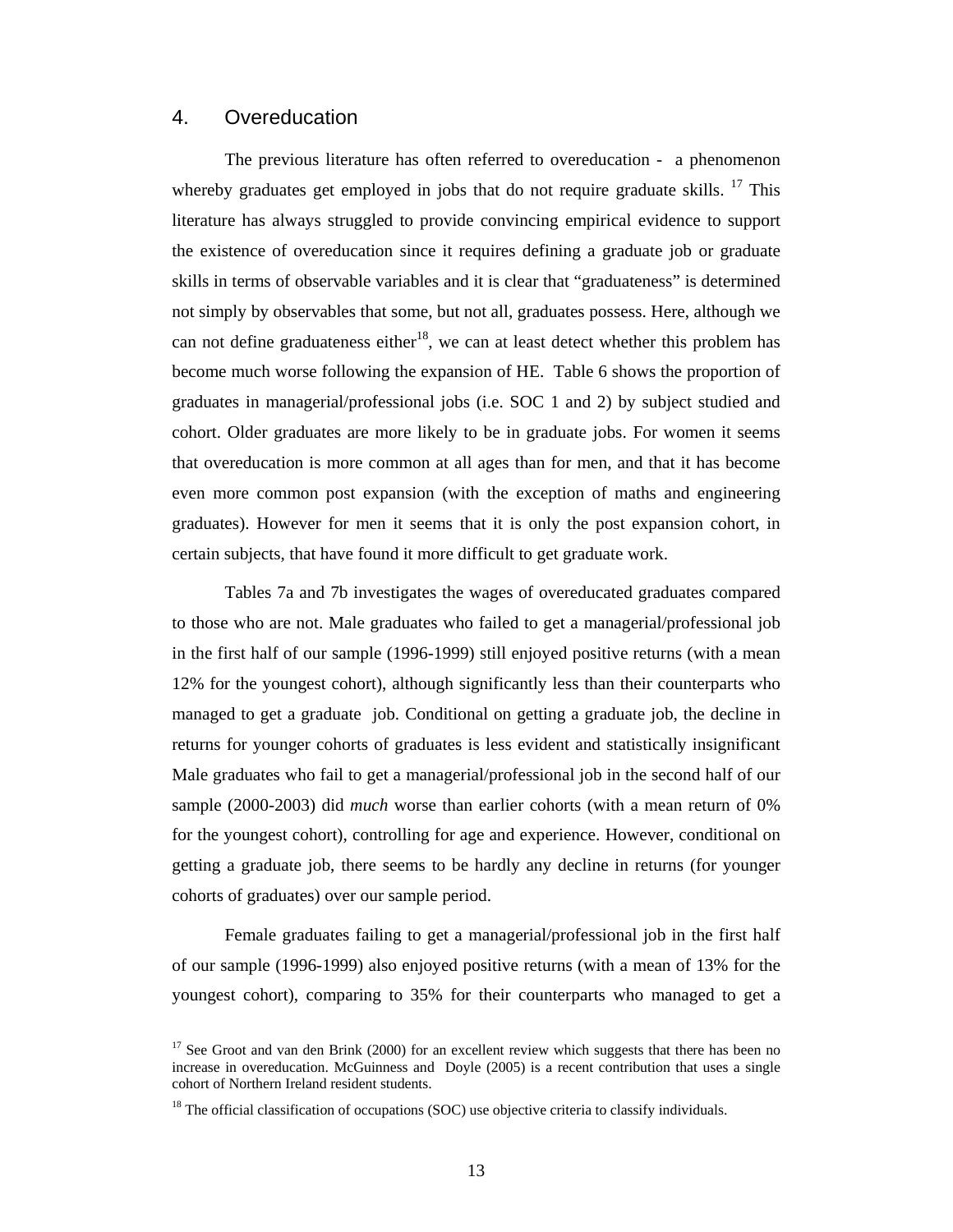graduate job. Conditional on getting a graduate job, the decline in returns for younger cohorts of graduates is still evident and statistically significant (perhaps because female HE participation increased much faster for earlier cohorts). In contrast to men, female graduates failing to get a managerial/professional job in the second half of our sample (2000-2003) only experienced modest decreases in return (11% vs 13% for the youngest cohort), controlling for age and experience. Conditional on getting a graduate job, there is indeed a small *increase* in returns (for the two youngest cohorts of graduates) over our sample period. Overall, the evidence seems to suggest that the observed large decrease in returns to a degree (for the youngest cohorts) are driven by the fact that a growing proportion of graduates fail to get managerial/professional jobs and a widening gap between successful and unsuccessful graduates (at least for men). Conditional on getting a graduate job, the subject-specific returns (as well as the overall return) hardly change over our sample period, for both men and women.

Tables 8a and 8b show quantile regression results. There seems to be little change in returns across birth cohorts for both successful and less successful graduates at the median within the two subsample periods. Across subsample periods (before/after 2000), the drop in returns to a degree is most evident for all but the lowest quantiles for the less successful graduates, and also applies to the lowest quantile of the more successful graduates.

There also seems to be a recent decrease in returns across birth cohorts for successful female graduates at all but the highest quantile within the two subsample periods, and this decline tends to be greater at lower quantiles (probably reflecting the fact that expansion in HE participation for women took place earlier than men). Comparing the youngest female graduates across subsample periods (before/after 2000), we observe a drop in returns to a degree for the bottom half and an increase for the top half of the distribution for successful (but not unsuccessful) graduates. For men there is an across the board decrease.

In Table 9a the returns to a degree for less successful graduates more than halved between 1996-1999 and 2000-2003, at least for the 4 youngest cohorts. It seems that the ATT is approximately the same as the ATU for both successful and unsuccessful male and female graduates. In Table 9b, in contrast, we show that the return to a degree conditional on getting a managerial/professional job (i.e. successful) is remarkably stable over the sample period.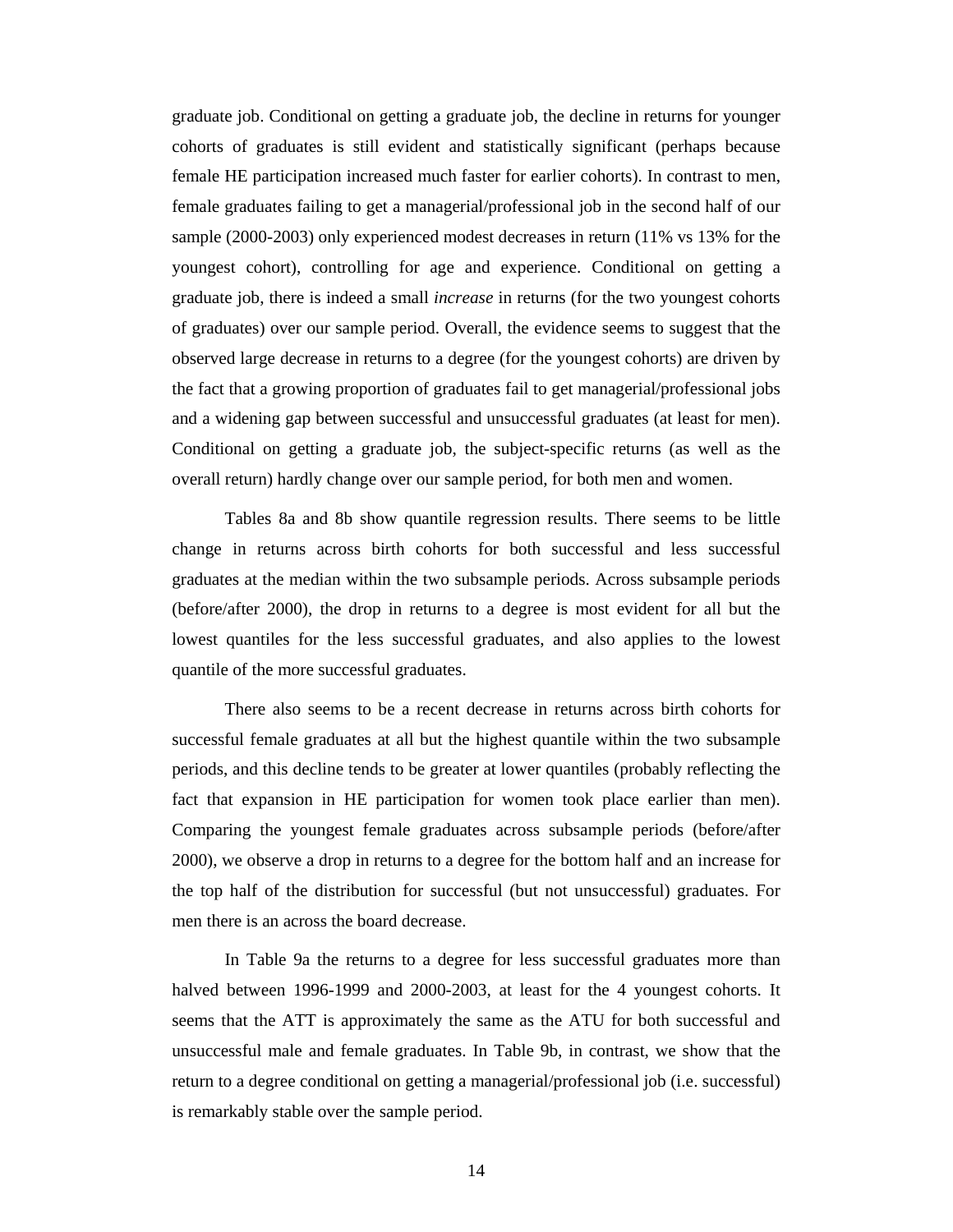|                    |       | Aged 41-59         |       | Aged 37-45          |       | Aged 33-41        |       | Aged 29-37          |       | Aged 25-33          |       | Aged 25-29          |
|--------------------|-------|--------------------|-------|---------------------|-------|-------------------|-------|---------------------|-------|---------------------|-------|---------------------|
|                    |       | (pre 54 cohorts in |       | $(55-58$ cohorts in |       | (59-62 cohorts in |       | $(63-66$ cohorts in |       | $(67-70$ cohorts in |       | $(71-74$ cohorts in |
|                    |       | 96-99 or pre 58    |       | 96-99 or 59-62      |       | 96-99 or 63-66    |       | 96-99 or 67-70 in   |       | 96-99 or 71-74 in   |       | 96-99 or 75-78 in   |
|                    |       | in $00-03$ )       |       | in $00-03$ )        |       | in $00-03$ )      |       | $00-03$             |       | $00-03$             |       | $00-03$             |
| <b>MEN</b>         | 96-99 | $00 - 03$          | 96-99 | $00 - 03$           | 96-99 | $00 - 03$         | 96-99 | $00 - 03$           | 96-99 | $00 - 03$           | 96-99 | $00 - 03$           |
| Health & Science   | 85.4  | 81.6               | 79.9  | 80.4                | 75.6  | 75.5              | 71.7  | 79.6                | 68.7  | 66.1                | 59.8  | 61.9                |
| Math & Engineering | 83.7  | 84.3               | 83.5  | 86.5                | 80.3  | 85.1              | 79.4  | 77.0                | 71.1  | 76.2                | 64.9  | 69.9                |
| Econ/Business/Law  | 82.2  | 82.9               | 87.8  | 80.0                | 77.7  | 77.5              | 76.1  | 73.1                | 69.6  | 66.5                | 61.3  | 44.9                |
| Education/SocStuds | 88.1  | 81.9               | 82.2  | 80.3                | 76.2  | 78.6              | 75.0  | 67.4                | 67.6  | 66.7                | 67.1  | 45.5                |
| Arts & Humanities  | 82.1  | 70.7               | 69.9  | 64.0                | 58.8  | 53.0              | 58.3  | 58.9                | 49.5  | 47.8                | 40.8  | 35.8                |
| Combined           | 79.9  | 76.7               | 73.9  | 76.8                | 70.7  | 73.1              | 70.3  | 73.6                | 60.1  | 57.6                | 58.5  | 60.1                |
| Total              | 83.3  | 80.2               | 79.9  | 79.2                | 74.2  | 75.7              | 73.2  | 73.1                | 65.7  | 64.3                | 59.8  | 55.2                |
| <b>WOMEN</b>       |       |                    |       |                     |       |                   |       |                     |       |                     |       |                     |
| Health & Science   | 66.8  | 54.5               | 62.9  | 64.9                | 61.4  | 59.0              | 58.5  | 60.0                | 66.1  | 58.0                | 49.6  | 41.5                |
| Math & Engineering | 75.0  | 74.1               | 62.5  | 66.7                | 77.5  | 69.8              | 70.6  | 76.9                | 69.8  | 63.8                | 58.3  | 74.3                |
| Econ/Business/Law  | 69.2  | 66.5               | 70.0  | 67.8                | 71.6  | 65.8              | 67.5  | 66.7                | 73.1  | 61.6                | 56.9  | 37.7                |
| Education/SocStuds | 82.0  | 79.1               | 80.3  | 76.7                | 76.6  | 72.8              | 78.2  | 76.3                | 75.3  | 73.6                | 76.1  | 58.8                |
| Arts & Humanities  | 73.9  | 64.7               | 67.2  | 60.5                | 59.2  | 50.0              | 59.3  | 56.7                | 57.6  | 50.5                | 44.9  | 42.3                |
| Combined           | 71.2  | 64.8               | 68.1  | 57.5                | 62.3  | 58.8              | 61.6  | 68.4                | 64.2  | 57.6                | 53.6  | 46.8                |
| Total              | 74.3  | 68.4               | 71.2  | 65.4                | 67.0  | 62.1              | 65.6  | 67.5                | 67.2  | 60.7                | 56.3  | 47.1                |

#### *Table 6Proportion of Graduates Getting Managerial or Professional Jobs by Subjects and Cohort Groups*

Notes: See Table 3 notes.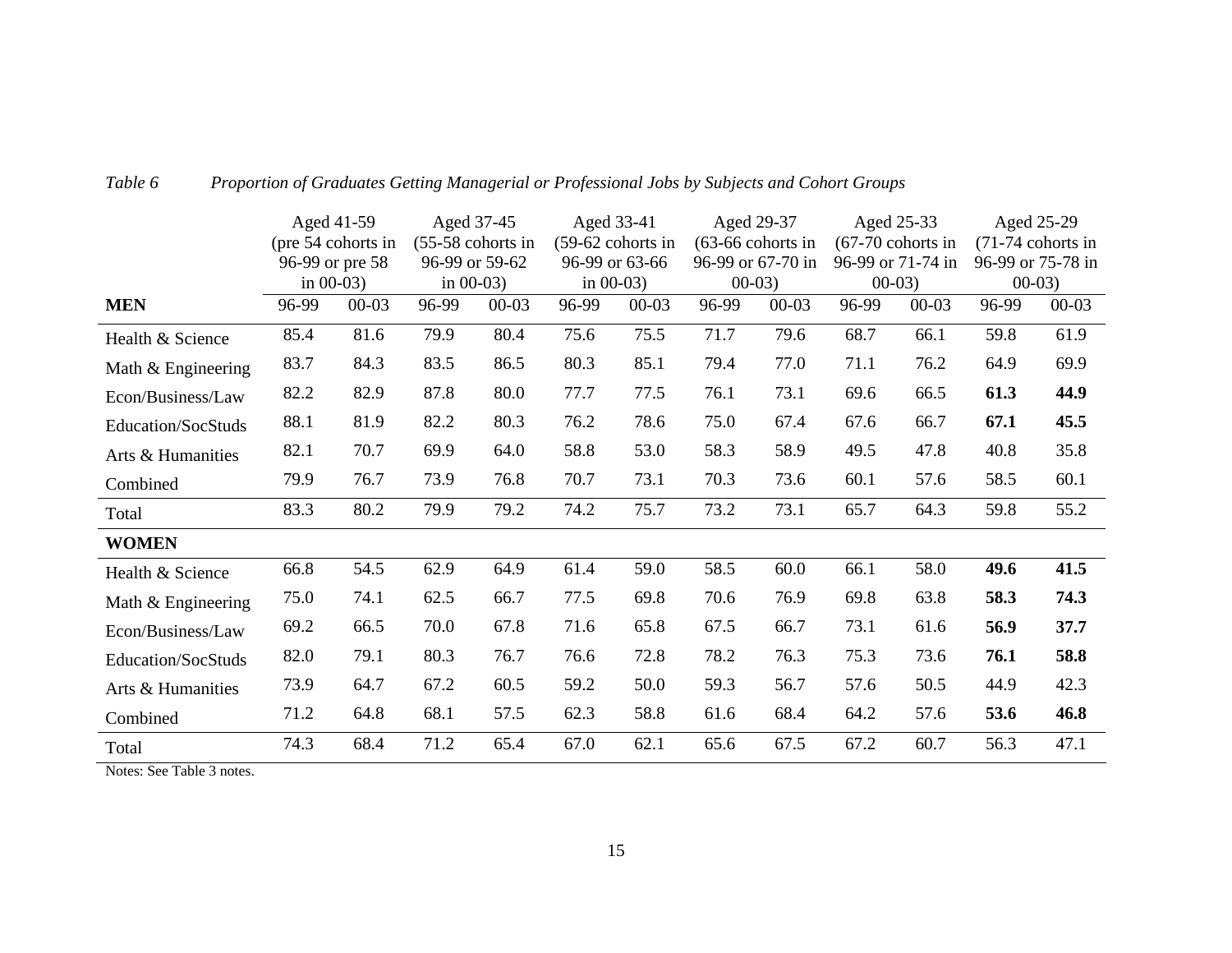|                    |         | Aged 41-59<br>(pre 54 cohorts in 96- |         | Aged 37-45<br>(55-58 cohorts in 96- | Aged 33-41<br>(59-62 cohorts in 96- |           |                       | Aged 29-37<br>(63-66 cohorts in 96- |                       | Aged 25-33<br>(67-70 cohorts in 96- |        | Aged 25-29<br>(71-74 cohorts in 96- |
|--------------------|---------|--------------------------------------|---------|-------------------------------------|-------------------------------------|-----------|-----------------------|-------------------------------------|-----------------------|-------------------------------------|--------|-------------------------------------|
|                    |         | 99 or pre 58 in 00-03)               |         | 99 or 59-62 in 00-03)               | 99 or 63-66 in 00-03)               |           | 99 or 67-70 in 00-03) |                                     | 99 or 71-74 in 00-03) |                                     |        | 99 or 75-78 in 00-03)               |
| <b>MEN</b>         | 96-99   | $00 - 03$                            | 96-99   | $00 - 03$                           | 96-99                               | $00 - 03$ | 96-99                 | $00 - 03$                           | 96-99                 | $00 - 03$                           | 96-99  | $00 - 03$                           |
| Health & Science   | $-0.06$ | 0.14                                 | 0.06    | 0.07                                | 0.07                                | 0.05      | 0.12                  | $-0.19$                             | 0.05                  | 0.04                                | 0.10   | $-0.14$                             |
|                    | (0.07)  | (0.07)                               | (0.11)  | (0.10)                              | (0.08)                              | (0.09)    | (0.07)                | (0.10)                              | (0.07)                | (0.06)                              | (0.09) | (0.09)                              |
| Math & Engineering | 0.08    | $-0.02$                              | 0.19    | 0.17                                | 0.25                                | 0.05      | 0.16                  | 0.15                                | 0.23                  | 0.11                                | 0.30   | 0.10                                |
|                    | (0.06)  | (0.06)                               | (0.11)  | (0.10)                              | (0.08)                              | (0.09)    | (0.07)                | (0.08)                              | (0.06)                | (0.06)                              | (0.08) | (0.09)                              |
| Econ/Business/Law  | $-0.02$ | 0.15                                 | 0.12    | 0.28                                | 0.19                                | 0.17      | 0.23                  | 0.10                                | 0.24                  | 0.08                                | 0.08   | 0.10                                |
|                    | (0.07)  | (0.07)                               | (0.12)  | (0.10)                              | (0.09)                              | (0.10)    | (0.08)                | (0.08)                              | (0.07)                | (0.06)                              | (0.08) | (0.07)                              |
| Education/SocStuds | $-0.06$ | $-0.07$                              | 0.09    | 0.06                                | 0.15                                | 0.09      | 0.16                  | 0.01                                | $-0.01$               | $-0.05$                             | 0.13   | $-0.02$                             |
|                    | (0.09)  | (0.08)                               | (0.13)  | (0.13)                              | (0.12)                              | (0.14)    | (0.11)                | (0.10)                              | (0.09)                | (0.08)                              | (0.13) | (0.10)                              |
|                    | $-0.20$ | $-0.16$                              | $-0.21$ | 0.11                                | $-0.13$                             | 0.08      | $-0.15$               | 0.10                                | $-0.17$               | $-0.09$                             | 0.01   | $-0.04$                             |
| Arts & Humanities  | (0.08)  | (0.07)                               | (0.11)  | (0.10)                              | (0.08)                              | (0.09)    | (0.08)                | (0.08)                              | (0.08)                | (0.06)                              | (0.09) | (0.08)                              |
| Combined           | $-0.01$ | $-0.03$                              | 0.10    | 0.08                                | 0.25                                | 0.04      | 0.16                  | 0.14                                | 0.12                  | 0.06                                | 0.10   | 0.04                                |
|                    | (0.05)  | (0.05)                               | (0.08)  | (0.08)                              | (0.07)                              | (0.06)    | (0.05)                | (0.06)                              | (0.05)                | (0.05)                              | (0.07) | (0.08)                              |
| Total              | $-0.04$ | $-0.00$                              | 0.07    | 0.12                                | 0.14                                | 0.08      | 0.12                  | 0.03                                | 0.11                  | 0.06                                | 0.12   | $-0.00$                             |
|                    | (0.03)  | (0.03)                               | (0.05)  | (0.05)                              | (0.04)                              | (0.04)    | (0.04)                | (0.04)                              | (0.04)                | (0.03)                              | (0.04) | (0.04)                              |
| <b>WOMEN</b>       |         |                                      |         |                                     |                                     |           |                       |                                     |                       |                                     |        |                                     |
| Health & Science   | 0.17    | 0.21                                 | 0.27    | 0.27                                | 0.23                                | 0.39      | 0.29                  | 0.19                                | 0.21                  | 0.20                                | 0.21   | 0.11                                |
|                    | (0.06)  | (0.05)                               | (0.10)  | (0.08)                              | (0.08)                              | (0.07)    | (0.07)                | (0.07)                              | (0.07)                | (0.06)                              | (0.06) | (0.06)                              |
| Math & Engineering | 0.14    | 0.33                                 | $-0.08$ | $-0.13$                             | 0.12                                | 0.09      | 0.37                  | 0.15                                | 0.53                  | 0.14                                | 0.23   | 0.18                                |
|                    | (0.12)  | (0.12)                               | (0.20)  | (0.21)                              | (0.17)                              | (0.16)    | (0.14)                | (0.15)                              | (0.12)                | (0.12)                              | (0.12) | (0.15)                              |
| Econ/Business/Law  | 0.18    | 0.13                                 | 0.34    | 0.07                                | 0.21                                | 0.36      | 0.41                  | 0.18                                | 0.16                  | 0.20                                | 0.19   | 0.19                                |
|                    | (0.08)  | (0.08)                               | (0.14)  | (0.12)                              | (0.11)                              | (0.09)    | (0.09)                | (0.08)                              | (0.07)                | (0.07)                              | (0.06) | (0.06)                              |
| Education/SocStuds | 0.13    | 0.11                                 | 0.09    | 0.16                                | $-0.00$                             | 0.28      | 0.13                  | 0.06                                | 0.09                  | 0.11                                | 0.07   | 0.05                                |
|                    | (0.06)  | (0.05)                               | (0.09)  | (0.09)                              | (0.09)                              | (0.08)    | (0.08)                | (0.09)                              | (0.09)                | (0.07)                              | (0.08) | (0.06)                              |
| Arts & Humanities  | 0.08    | 0.00                                 | $-0.03$ | 0.00                                | 0.02                                | 0.09      | 0.09                  | $-0.03$                             | $-0.06$               | 0.16                                | 0.05   | 0.02                                |
|                    | (0.05)  | (0.05)                               | (0.09)  | (0.08)                              | (0.08)                              | (0.07)    | (0.07)                | (0.07)                              | (0.06)                | (0.06)                              | (0.06) | (0.06)                              |
|                    | 0.05    | 0.10                                 | 0.13    | 0.03                                | 0.19                                | 0.20      | 0.24                  | 0.15                                | 0.11                  | 0.19                                | 0.10   | 0.08                                |
| Combined           | (0.04)  | (0.04)                               | (0.07)  | (0.06)                              | (0.06)                              | (0.06)    | (0.06)                | (0.06)                              | (0.05)                | (0.05)                              | (0.05) | (0.05)                              |
|                    | 0.11    | 0.11                                 | 0.10    | 0.07                                | 0.14                                | 0.22      | 0.24                  | 0.12                                | 0.11                  | 0.18                                | 0.13   | 0.11                                |
| Total              | (0.03)  | (0.03)                               | (0.05)  | (0.05)                              | (0.04)                              | (0.04)    | (0.04)                | (0.04)                              | (0.03)                | (0.03)                              | (0.03) | (0.04)                              |

#### *Table 7aReturns to degress by subject and cohort : Non-graduate jobs*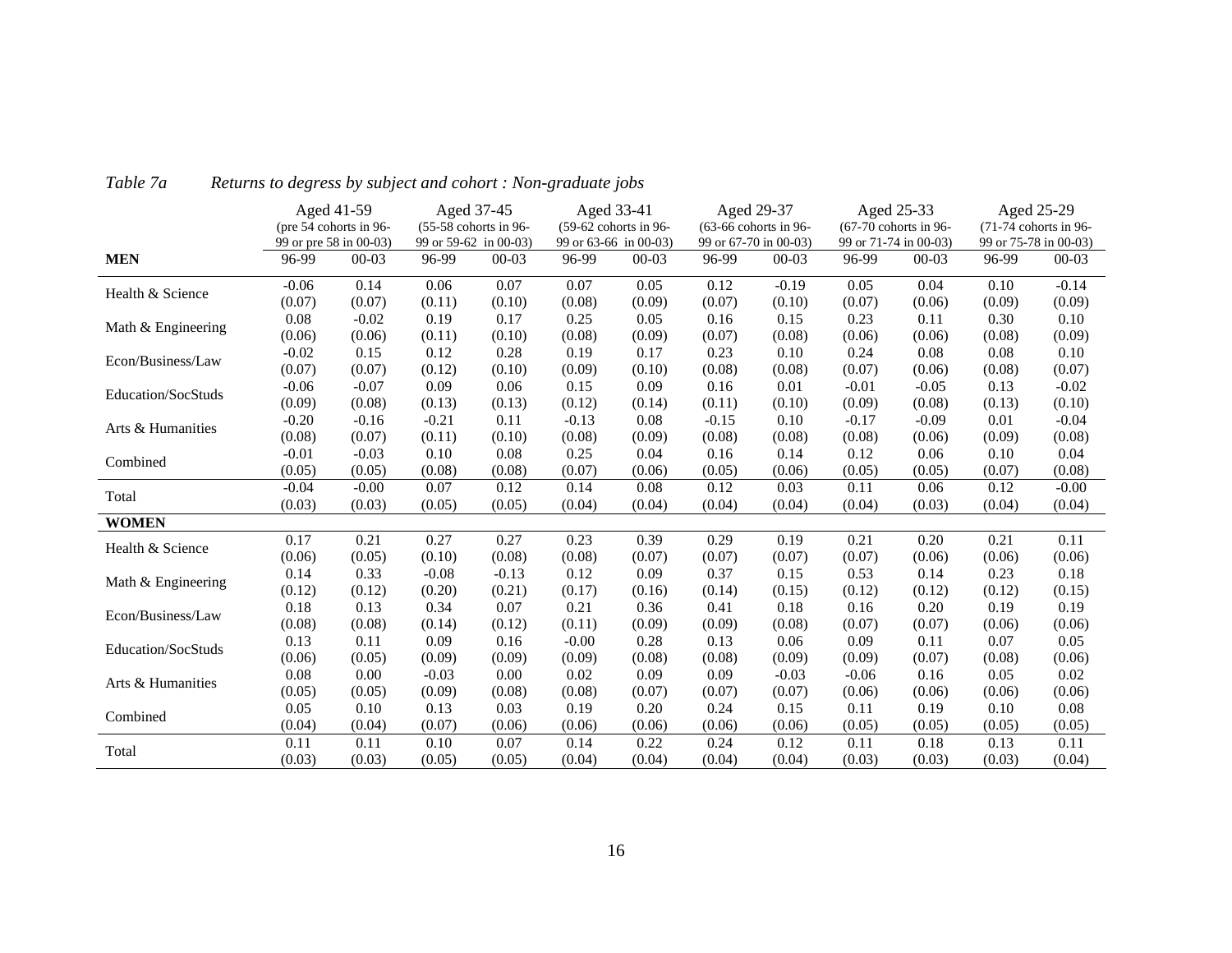|                    |        | Aged 41-59             |        | Aged 37-45            |        | Aged 33-41            |        | Aged 29-37            |        | Aged 25-33            |        | Aged 25-29            |
|--------------------|--------|------------------------|--------|-----------------------|--------|-----------------------|--------|-----------------------|--------|-----------------------|--------|-----------------------|
|                    |        | (pre 54 cohorts in 96- |        | (55-58 cohorts in 96- |        | (59-62 cohorts in 96- |        | (63-66 cohorts in 96- |        | (67-70 cohorts in 96- |        | (71-74 cohorts in 96- |
|                    |        | 99 or pre 58 in 00-03) |        | 99 or 59-62 in 00-03) |        | 99 or 63-66 in 00-03) |        | 99 or 67-70 in 00-03) |        | 99 or 71-74 in 00-03) |        | 99 or 75-78 in 00-03) |
| <b>MEN</b>         | 96-99  | $00 - 03$              | 96-99  | $00 - 03$             | 96-99  | $00 - 03$             | 96-99  | $00 - 03$             | 96-99  | $00-03$               | 96-99  | $00 - 03$             |
| Health & Science   | 0.29   | 0.35                   | 0.31   | 0.33                  | 0.27   | 0.35                  | 0.24   | 0.26                  | 0.29   | 0.17                  | 0.27   | 0.31                  |
|                    | (0.03) | (0.04)                 | (0.07) | (0.06)                | (0.05) | (0.06)                | (0.05) | (0.06)                | (0.05) | (0.05)                | (0.08) | (0.08)                |
| Math & Engineering | 0.32   | 0.35                   | 0.33   | 0.27                  | 0.32   | 0.34                  | 0.31   | 0.29                  | 0.33   | 0.38                  | 0.35   | 0.36                  |
|                    | (0.03) | (0.03)                 | (0.05) | (0.05)                | (0.05) | (0.04)                | (0.04) | (0.04)                | (0.04) | (0.04)                | (0.06) | (0.06)                |
| Econ/Business/Law  | 0.46   | 0.48                   | 0.43   | 0.38                  | 0.42   | 0.40                  | 0.40   | 0.37                  | 0.40   | 0.46                  | 0.36   | 0.35                  |
|                    | (0.04) | (0.04)                 | (0.05) | (0.06)                | (0.06) | (0.06)                | (0.05) | (0.05)                | (0.05) | (0.05)                | (0.06) | (0.07)                |
| Education/SocStuds | 0.20   | 0.28                   | 0.25   | 0.31                  | 0.24   | 0.15                  | 0.20   | 0.11                  | 0.23   | 0.07                  | 0.25   | 0.23                  |
|                    | (0.04) | (0.05)                 | (0.08) | (0.08)                | (0.09) | (0.08)                | (0.08) | (0.09)                | (0.08) | (0.07)                | (0.11) | (0.13)                |
| Arts & Humanities  | 0.04   | 0.19                   | 0.25   | 0.23                  | 0.04   | $-0.00$               | 0.20   | 0.11                  | 0.22   | 0.03                  | 0.18   | 0.10                  |
|                    | (0.04) | (0.06)                 | (0.08) | (0.09)                | (0.07) | (0.10)                | (0.08) | (0.08)                | (0.08) | (0.06)                | (0.12) | (0.10)                |
| Combined           | 0.28   | 0.35                   | 0.29   | 0.37                  | 0.28   | 0.05                  | 0.23   | 0.31                  | 0.34   | 0.28                  | 0.27   | 0.24                  |
|                    | (0.03) | (0.03)                 | (0.05) | (0.05)                | (0.05) | (0.06)                | (0.04) | (0.04)                | (0.05) | (0.04)                | (0.07) | (0.06)                |
| Total              | 0.28   | 0.35                   | 0.34   | 0.32                  | 0.28   | 0.31                  | 0.28   | 0.29                  | 0.32   | 0.30                  | 0.30   | 0.29                  |
|                    | (0.02) | (0.02)                 | (0.03) | (0.03)                | (0.03) | (0.03)                | (0.03) | (0.03)                | (0.03) | (0.03)                | (0.04) | (0.04)                |
| <b>WOMEN</b>       |        |                        |        |                       |        |                       |        |                       |        |                       |        |                       |
| Health & Science   | 0.56   | 0.56                   | 0.56   | 0.58                  | 0.47   | 0.55                  | 0.52   | 0.49                  | 0.45   | 0.46                  | 0.28   | 0.32                  |
|                    | (0.05) | (0.05)                 | (0.09) | (0.07)                | (0.08) | (0.06)                | (0.06) | (0.07)                | (0.05) | (0.06)                | (0.07) | (0.08)                |
| Math & Engineering | 0.47   | 0.63                   | 0.48   | 0.62                  | 0.49   | 0.68                  | 0.50   | 0.55                  | 0.47   | 0.61                  | 0.41   | 0.44                  |
|                    | (0.08) | (0.08)                 | (0.16) | (0.16)                | (0.12) | (0.12)                | (0.11) | (0.09)                | (0.08) | (0.09)                | (0.10) | (0.10)                |
| Econ/Business/Law  | 0.61   | 0.61                   | 0.75   | 0.70                  | 0.75   | 0.73                  | 0.69   | 0.61                  | 0.59   | 0.51                  | 0.50   | 0.49                  |
|                    | (0.07) | (0.06)                 | (0.10) | (0.08)                | (0.07) | (0.06)                | (0.06) | (0.06)                | (0.05) | (0.06)                | (0.06) | (0.07)                |
| Education/SocStuds | 0.51   | 0.51                   | 0.49   | 0.48                  | 0.44   | 0.52                  | 0.46   | 0.41                  | 0.39   | 0.39                  | 0.24   | 0.36                  |
|                    | (0.03) | (0.03)                 | (0.05) | (0.05)                | (0.05) | (0.06)                | (0.05) | (0.06)                | (0.05) | (0.05)                | (0.05) | (0.07)                |
| Arts & Humanities  | 0.45   | 0.46                   | 0.43   | 0.43                  | 0.38   | 0.42                  | 0.44   | 0.37                  | 0.26   | 0.34                  | 0.30   | 0.30                  |
|                    | (0.04) | (0.04)                 | (0.07) | (0.07)                | (0.07) | (0.07)                | (0.06) | (0.07)                | (0.06) | (0.06)                | (0.07) | (0.08)                |
| Combined           | 0.46   | 0.51                   | 0.50   | 0.50                  | 0.42   | 0.53                  | 0.50   | 0.47                  | 0.40   | 0.46                  | 0.34   | 0.31                  |
|                    | (0.03) | (0.03)                 | (0.06) | (0.05)                | (0.06) | (0.05)                | (0.05) | (0.05)                | (0.04) | (0.04)                | (0.05) | (0.05)                |
| Total              | 0.51   | 0.53                   | 0.52   | 0.53                  | 0.49   | 0.56                  | 0.53   | 0.53                  | 0.44   | 0.47                  | 0.35   | 0.38                  |
|                    | (0.02) | (0.02)                 | (0.04) | (0.03)                | (0.03) | (0.03)                | (0.03) | (0.03)                | (0.03) | (0.03)                | (0.03) | (0.04)                |

#### *Table 7bReturns to degrees by subject and cohort : Graduate jobs*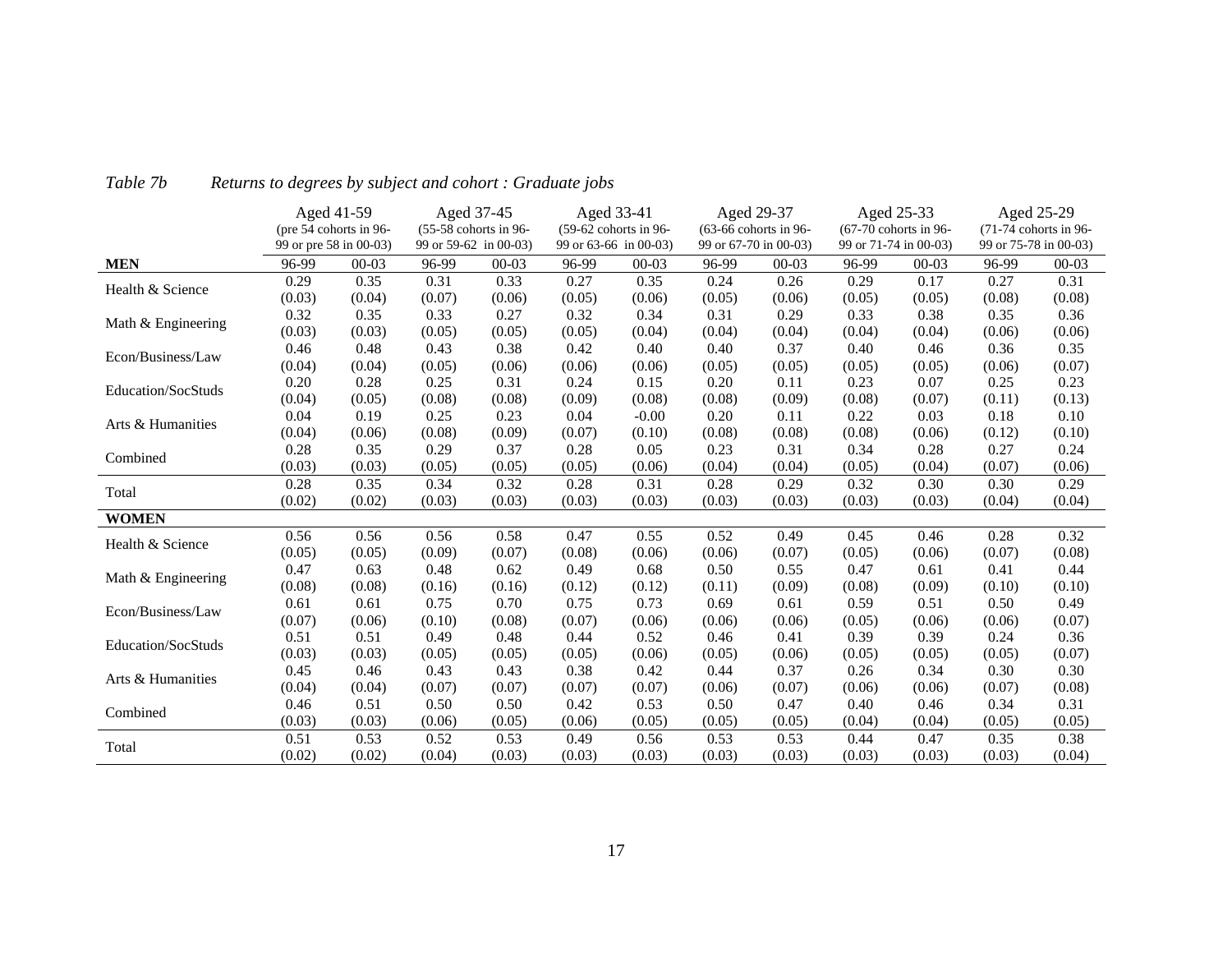| Percentile   |         | Aged 41-59             |         | Aged 37-45            |        | Aged 33-41            |        | Aged 29-37            |        | Aged 25-33              |        | Aged 25-29              |
|--------------|---------|------------------------|---------|-----------------------|--------|-----------------------|--------|-----------------------|--------|-------------------------|--------|-------------------------|
|              |         | (pre 54 cohorts in 96- |         | (55-58 cohorts in 96- |        | (59-62 cohorts in 96- |        | (63-66 cohorts in 96- |        | $(67-70$ cohorts in 96- |        | $(71-74$ cohorts in 96- |
|              |         | 99 or pre 58 in 00-03) |         | 99 or 59-62 in 00-03) |        | 99 or 63-66 in 00-03) |        | 99 or 67-70 in 00-03) |        | 99 or 71-74 in 00-03)   |        | 99 or 75-78 in 00-03)   |
| <b>MEN</b>   | 96-99   | $00 - 03$              | 96-99   | $00 - 03$             | 96-99  | $00 - 03$             | 96-99  | $00 - 03$             | 96-99  | $00 - 03$               | 96-99  | $00 - 03$               |
|              | $-0.10$ | $-0.02$                | 0.22    | 0.08                  | 0.20   | 0.07                  | 0.05   | $-0.01$               | 0.12   | 0.07                    | 0.12   | 0.05                    |
| 10%          | (0.06)  | (0.06)                 | (0.11)  | (0.19)                | (0.06) | (0.07)                | (0.09) | (0.06)                | (0.08) | (0.06)                  | (0.15) | (0.10)                  |
| 30%          | $-0.05$ | 0.02                   | 0.11    | 0.14                  | 0.20   | 0.11                  | 0.17   | 0.02                  | 0.12   | 0.07                    | 0.11   | 0.04                    |
|              | (0.05)  | (0.05)                 | (0.05)  | (0.08)                | (0.04) | (0.05)                | (0.05) | (0.05)                | (0.05) | (0.07)                  | (0.06) | (0.05)                  |
|              | $-0.02$ | 0.02                   | 0.09    | 0.14                  | 0.16   | 0.11                  | 0.16   | 0.04                  | 0.13   | 0.05                    | 0.12   | 0.01                    |
| 50%          | (0.04)  | (0.04)                 | (0.07)  | (0.05)                | (0.04) | (0.03)                | (0.06) | (0.06)                | (0.03) | (0.05)                  | (0.06) | (0.21)                  |
| 70%          | $-0.01$ | $-0.03$                | 0.07    | 0.19                  | 0.10   | 0.05                  | 0.11   | 0.04                  | 0.15   | 0.07                    | 0.14   | $-0.02$                 |
|              | (0.03)  | (0.04)                 | (0.03)  | (0.08)                | (0.03) | (0.10)                | (0.07) | (0.07)                | (0.07) | (0.04)                  | (0.09) | (0.26)                  |
|              | $-0.02$ | $-0.03$                | $-0.03$ | 0.17                  | 0.04   | 0.04                  | 0.09   | 0.04                  | 0.12   | 0.08                    | 0.16   | $-0.00$                 |
| 90%          | (0.04)  | (0.04)                 | (0.14)  | (0.08)                | (0.13) | (0.09)                | (0.07) | (0.16)                | (0.09) | (0.07)                  | (0.07) | (0.31)                  |
| <b>WOMEN</b> |         |                        |         |                       |        |                       |        |                       |        |                         |        |                         |
|              | 0.02    | 0.08                   | 0.07    | $-0.02$               | 0.16   | 0.15                  | 0.25   | 0.17                  | 0.16   | 0.28                    | 0.22   | 0.20                    |
| 10%          | (0.05)  | (0.04)                 | (0.07)  | (0.08)                | (0.08) | (0.10)                | (0.08) | (0.07)                | (0.07) | (0.07)                  | (0.16) | (0.07)                  |
|              | 0.08    | 0.10                   | 0.08    | 0.04                  | 0.18   | 0.19                  | 0.21   | 0.20                  | 0.15   | 0.20                    | 0.16   | 0.10                    |
| 30%          | (0.05)  | (0.03)                 | (0.05)  | (0.08)                | (0.04) | (0.05)                | (0.06) | (0.04)                | (0.07) | (0.04)                  | (0.01) | (0.05)                  |
|              | 0.12    | 0.12                   | 0.15    | 0.14                  | 0.15   | 0.27                  | 0.23   | 0.15                  | 0.11   | 0.19                    | 0.14   | 0.06                    |
| 50%          | (0.05)  | (0.04)                 | (0.08)  | (0.05)                | (0.03) | (0.04)                | (0.03) | (0.04)                | (0.06) | (0.04)                  | (0.03) | (0.05)                  |
|              | 0.18    | 0.16                   | 0.11    | 0.10                  | 0.15   | 0.28                  | 0.21   | 0.11                  | 0.08   | 0.11                    | 0.10   | 0.10                    |
| 70%          | (0.03)  | (0.02)                 | (0.13)  | (0.10)                | (0.06) | (0.05)                | (0.03) | (0.07)                | (0.03) | (0.04)                  | (0.04) | (0.05)                  |
|              | 0.11    | 0.13                   | 0.10    | 0.09                  | 0.11   | 0.24                  | 0.20   | 0.07                  | 0.14   | 0.06                    | 0.03   | 0.11                    |
| 90%          | (0.07)  | (0.06)                 | (0.19)  | (0.06)                | (0.06) | (0.06)                | (0.06) | (0.09)                | (0.07) | (0.06)                  | (0.05) | (0.07)                  |

#### *Table 8aQuantile Regression, Non-Graduate Jobs*

Note: See Table 3 notes.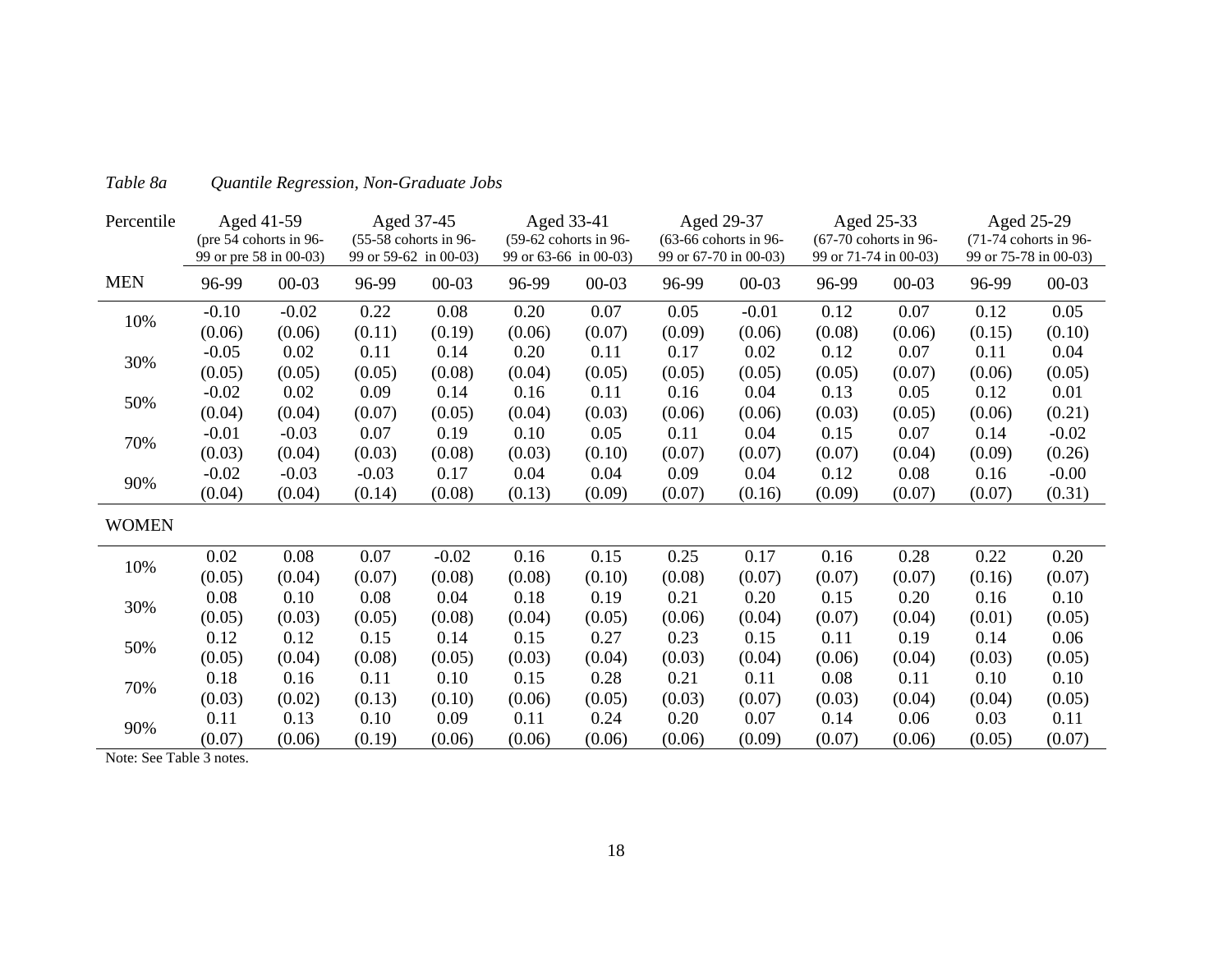| Percentile   |        | Aged 41-59             |        | Aged 37-45            |        | Aged 33-41            |        | Aged 29-37            |        | Aged 25-33              |        | Aged 25-29              |
|--------------|--------|------------------------|--------|-----------------------|--------|-----------------------|--------|-----------------------|--------|-------------------------|--------|-------------------------|
|              |        | (pre 54 cohorts in 96- |        | (55-58 cohorts in 96- |        | (59-62 cohorts in 96- |        | (63-66 cohorts in 96- |        | $(67-70$ cohorts in 96- |        | $(71-74$ cohorts in 96- |
|              |        | 99 or pre 58 in 00-03) |        | 99 or 59-62 in 00-03) |        | 99 or 63-66 in 00-03) |        | 99 or 67-70 in 00-03) |        | 99 or 71-74 in 00-03)   |        | 99 or 75-78 in 00-03)   |
| <b>MEN</b>   | 96-99  | $00 - 03$              | 96-99  | $00 - 03$             | 96-99  | $00 - 03$             | 96-99  | $00 - 03$             | 96-99  | $00 - 03$               | 96-99  | $00 - 03$               |
| 10%          | 0.41   | 0.55                   | 0.52   | 0.50                  | 0.37   | 0.39                  | 0.40   | 0.40                  | 0.42   | 0.32                    | 0.42   | 0.34                    |
|              | (0.04) | (0.04)                 | (0.07) | (0.06)                | (0.06) | (0.06)                | (0.06) | (0.06)                | (0.04) | (0.04)                  | (0.07) | (0.04)                  |
| 30%          | 0.33   | 0.42                   | 0.41   | 0.32                  | 0.36   | 0.37                  | 0.30   | 0.33                  | 0.38   | 0.33                    | 0.35   | 0.37                    |
|              | (0.02) | (0.02)                 | (0.03) | (0.03)                | (0.03) | (0.06)                | (0.03) | (0.04)                | (0.03) | (0.04)                  | (0.04) | (0.04)                  |
| 50%          | 0.26   | 0.32                   | 0.32   | 0.29                  | 0.27   | 0.30                  | 0.35   | 0.32                  | 0.36   | 0.28                    | 0.33   | 0.30                    |
|              | (0.02) | (0.02)                 | (0.04) | (0.02)                | (0.04) | (0.04)                | (0.03) | (0.03)                | (0.03) | (0.04)                  | (0.05) | (0.08)                  |
| 70%          | 0.21   | 0.26                   | 0.28   | 0.26                  | 0.19   | 0.26                  | 0.22   | 0.26                  | 0.34   | 0.29                    | 0.32   | 0.23                    |
|              | (0.03) | (0.04)                 | (0.05) | (0.04)                | (0.04) | (0.04)                | (0.03) | (0.04)                | (0.04) | (0.04)                  | (0.03) | (0.07)                  |
| 90%          | 0.17   | 0.21                   | 0.24   | 0.26                  | 0.09   | 0.25                  | 0.17   | 0.26                  | 0.23   | 0.27                    | 0.21   | 0.19                    |
|              | (0.03) | (0.03)                 | (0.04) | (0.07)                | (0.07) | (0.08)                | (0.04) | (0.07)                | (0.05) | (0.08)                  | (0.12) | (0.22)                  |
| <b>WOMEN</b> |        |                        |        |                       |        |                       |        |                       |        |                         |        |                         |
|              | 0.46   | 0.59                   | 0.58   | 0.52                  | 0.56   | 0.66                  | 0.71   | 0.64                  | 0.55   | 0.63                    | 0.48   | 0.36                    |
| 10%          | (0.05) | (0.04)                 | (0.04) | (0.07)                | (0.09) | (0.07)                | (0.05) | (0.06)                | (0.06) | (0.05)                  | (0.09) | (0.13)                  |
| 30%          | 0.56   | 0.64                   | 0.64   | 0.57                  | 0.59   | 0.62                  | 0.54   | 0.57                  | 0.52   | 0.49                    | 0.38   | 0.38                    |
|              | (0.03) | (0.02)                 | (0.04) | (0.04)                | (0.05) | (0.04)                | (0.02) | (0.05)                | (0.04) | (0.03)                  | (0.04) | (0.04)                  |
|              | 0.56   | 0.57                   | 0.56   | 0.52                  | 0.53   | 0.58                  | 0.47   | 0.52                  | 0.44   | 0.46                    | 0.32   | 0.37                    |
| 50%          | (0.03) | (0.02)                 | (0.03) | (0.05)                | (0.05) | (0.04)                | (0.03) | (0.04)                | (0.03) | (0.04)                  | (0.05) | (0.03)                  |
|              | 0.54   | 0.48                   | 0.45   | 0.49                  | 0.46   | 0.55                  | 0.44   | 0.43                  | 0.39   | 0.40                    | 0.35   | 0.37                    |
| 70%          | (0.02) | (0.03)                 | (0.06) | (0.05)                | (0.04) | (0.04)                | (0.03) | (0.04)                | (0.04) | (0.03)                  | (0.05) | (0.04)                  |
|              | 0.41   | 0.43                   | 0.32   | 0.49                  | 0.36   | 0.41                  | 0.40   | 0.38                  | 0.34   | 0.39                    | 0.28   | 0.41                    |
| 90%          | (0.03) | (0.03)                 | (0.08) | (0.05)                | (0.05) | (0.05)                | (0.05) | (0.05)                | (0.04) | (0.06)                  | (0.06) | (0.13)                  |

#### *Table 8bQuantile Regression, Graduate Jobs*

Note: See Table 3 notes.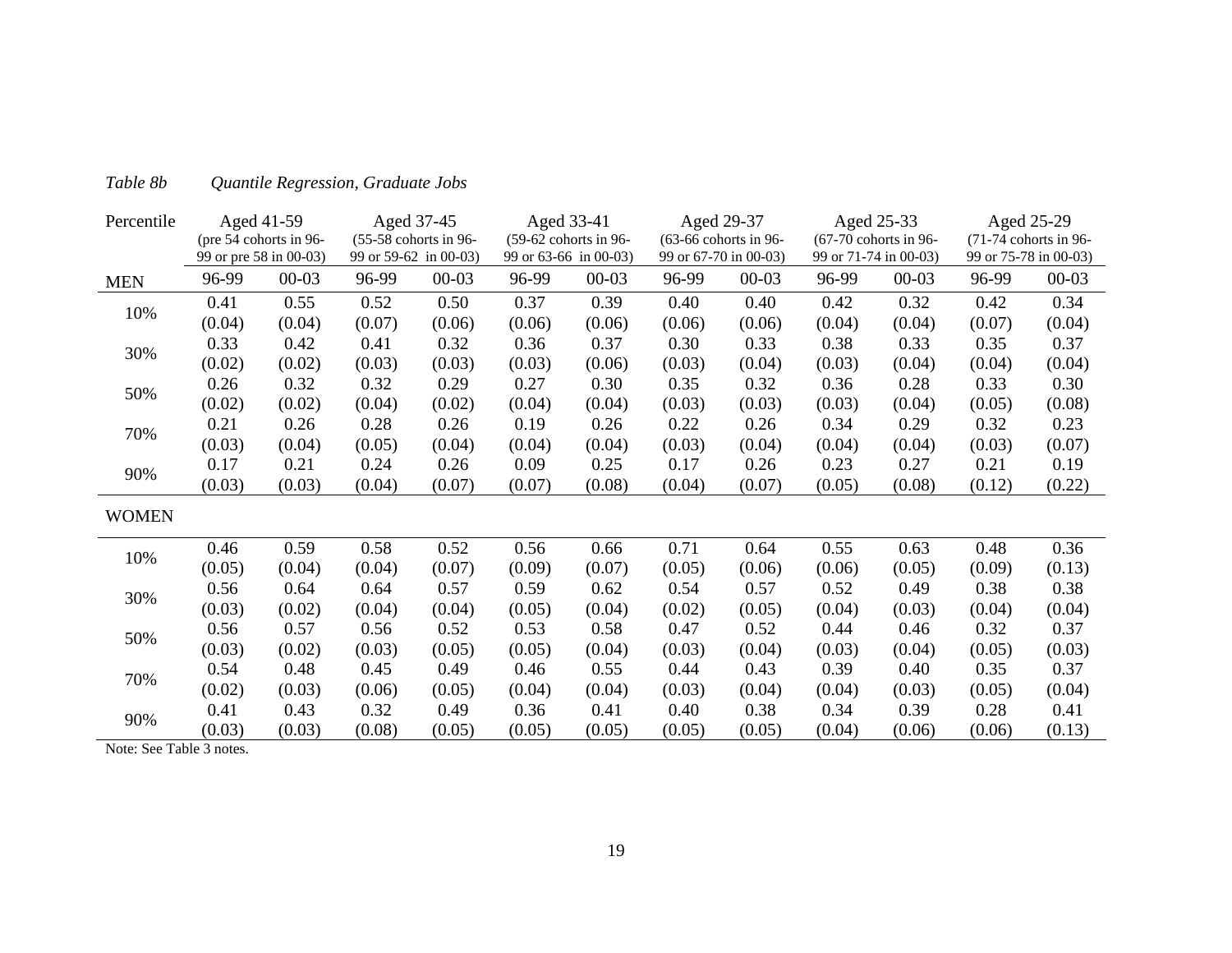|            |                     | Graduates |                      | Graduates |                                                                                                  | Graduates |                      | Graduates |                      | Graduates |                      | Graduates |
|------------|---------------------|-----------|----------------------|-----------|--------------------------------------------------------------------------------------------------|-----------|----------------------|-----------|----------------------|-----------|----------------------|-----------|
|            |                     | Age 41-59 |                      | Age 37-45 |                                                                                                  | Age 33-41 |                      | Age 29-37 |                      | Age 25-33 |                      | Age 25-29 |
|            | (pre 54 cohorts in  |           | $(55-58$ cohorts in  |           | $(59-62$ cohorts in                                                                              |           | $(63-66$ cohorts in  |           | $(67-70$ cohorts in  |           | $(71-74$ cohorts in  |           |
|            | 96-99 or pre 58     |           | 96-99 or 59-62       |           |                                                                                                  |           | $96-99$ or $67-70$   |           | 96-99 or 71-74       |           | 96-99 or 75-78       |           |
|            | cohort in $00-03$ ) |           | cohorts in $00-03$ ) |           | 96-99 or 63-66<br>cohorts in $00-03$ )<br>96-99<br>$00 - 03$<br>0.08<br>0.00<br>(0.04)<br>(0.04) |           | cohorts in $00-03$ ) |           | cohorts in $00-03$ ) |           | cohorts in $00-03$ ) |           |
| Men        | 96-99               | $00 - 03$ | 96-99                | $00 - 03$ |                                                                                                  |           | 96-99                | $00 - 03$ | 96-99                | $00 - 03$ | 96-99                | $00 - 03$ |
| Unmatched  | $-0.09$             | $-0.06$   | $-0.00$              | 0.05      |                                                                                                  |           | 0.08                 | $-0.03$   | 0.09                 | 0.06      | 0.10                 | 0.02      |
|            | (0.03)              | (0.03)    | (0.05)               | (0.04)    |                                                                                                  |           | (0.04)               | (0.04)    | (0.03)               | (0.03)    | (0.04)               | (0.04)    |
| <b>ATT</b> | $-0.01$             | 0.01      | 0.07                 | 0.12      | 0.16                                                                                             | 0.05      | 0.12                 | 0.06      | 0.10                 | 0.03      | 0.13                 | 0.02      |
|            | (0.04)              | (0.05)    | (0.06)               | (0.05)    | (0.06)                                                                                           | (0.06)    | (0.05)               | (0.05)    | (0.05)               | (0.04)    | (0.06)               | (0.06)    |
|            | $-0.06$             | $-0.01$   | 0.09                 | 0.09      | 0.11                                                                                             | 0.11      | 0.13                 | 0.01      | 0.12                 | 0.06      | 0.15                 | 0.03      |
| <b>ATU</b> | (0.03)              | (0.04)    | (0.06)               | (0.05)    | (0.05)                                                                                           | (0.05)    | (0.04)               | (0.05)    | (0.04)               | (0.04)    | (0.05)               | (0.05)    |
| Women      |                     |           |                      |           |                                                                                                  |           |                      |           |                      |           |                      |           |
| Unmatched  | 0.14                | 0.14      | 0.16                 | 0.11      | 0.17                                                                                             | 0.20      | 0.22                 | 0.15      | 0.11                 | 0.19      | 0.15                 | 0.15      |
|            | (0.03)              | (0.03)    | (0.05)               | (0.04)    | (0.04)                                                                                           | (0.04)    | (0.04)               | (0.04)    | (0.03)               | (0.03)    | (0.03)               | (0.04)    |
| <b>ATT</b> | 0.10                | 0.12      | 0.11                 | 0.09      | 0.13                                                                                             | 0.24      | 0.22                 | 0.13      | 0.14                 | 0.21      | 0.15                 | 0.10      |
|            | (0.03)              | (0.03)    | (0.06)               | (0.05)    | (0.05)                                                                                           | (0.05)    | (0.04)               | (0.06)    | (0.05)               | (0.04)    | (0.05)               | (0.04)    |
|            | 0.10                | 0.10      | 0.08                 | 0.04      | 0.13                                                                                             | 0.22      | 0.24                 | 0.15      | 0.06                 | 0.15      | 0.10                 | 0.12      |
| <b>ATU</b> | (0.04)              | (0.03)    | (0.07)               | (0.05)    | (0.04)                                                                                           | (0.05)    | (0.05)               | (0.05)    | (0.05)               | (0.04)    | (0.04)               | (0.05)    |

### *Table 9a Propensity Score Matching: Less Successful Graduates vs 2+ A Level holders*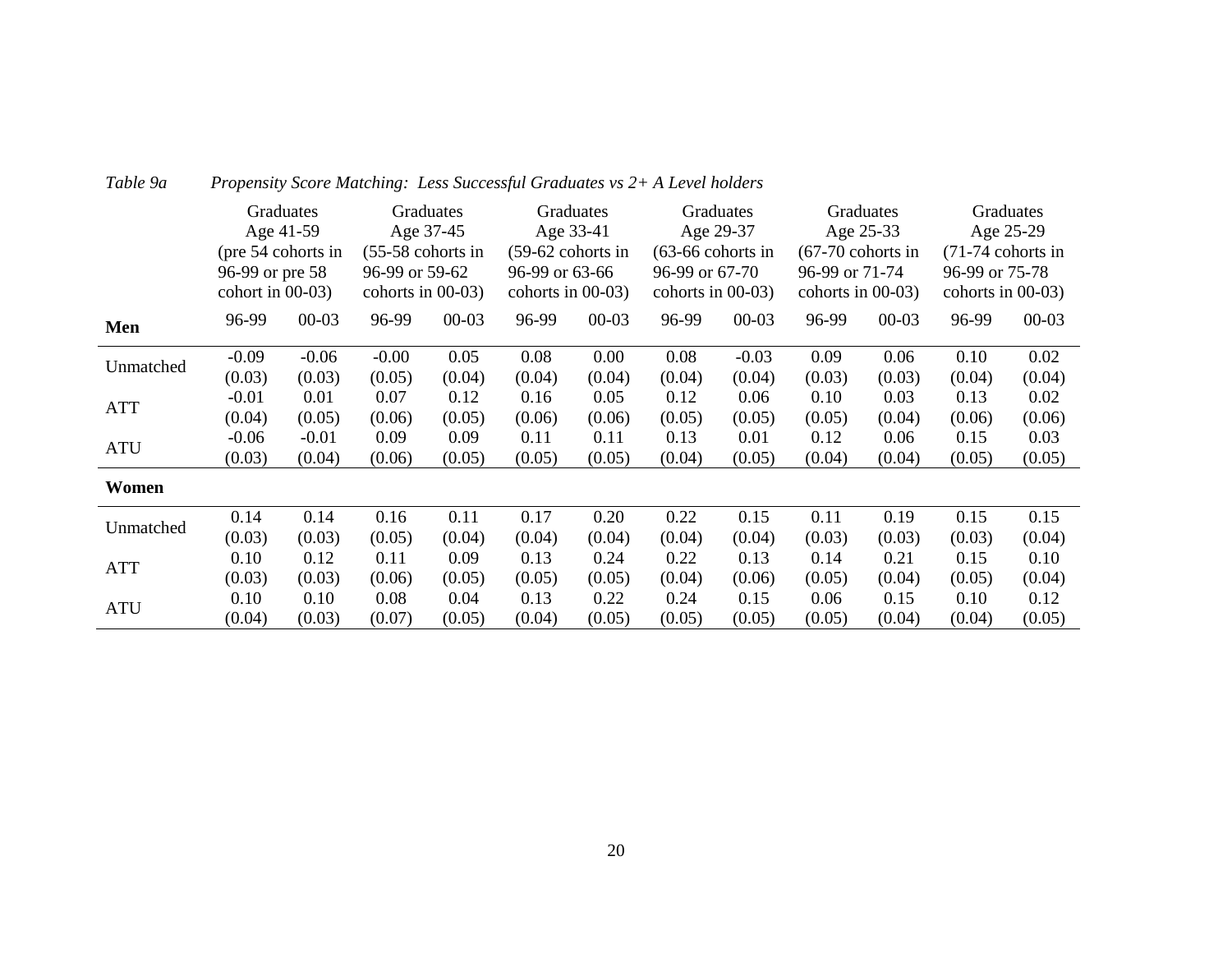|            | Age 41-59 |                          |        | Age 37-45<br>Age 33-41  |        |                         | Age 29-37               |                     | Age 25-33               |                     | Age 25-29               |                     |
|------------|-----------|--------------------------|--------|-------------------------|--------|-------------------------|-------------------------|---------------------|-------------------------|---------------------|-------------------------|---------------------|
|            |           | (pre $54$ cohorts in 96- |        | $(55-58$ cohorts in 96- |        | $(59-62$ cohorts in 96- | $(63-66$ cohorts in 96- |                     | $(67-70$ cohorts in 96- |                     | $(71-74$ cohorts in 96- |                     |
|            |           | 99 or pre 58 cohort in   |        | 99 or 59-62 cohorts     |        | 99 or 63-66 cohorts     |                         | 99 or 67-70 cohorts |                         | 99 or 71-74 cohorts |                         | 99 or 75-78 cohorts |
|            | $00-03$   |                          |        | in $00-03$ )            |        | in $00-03$ )            |                         | in $00-03$ )        |                         | in $00-03$ )        |                         | in $00-03$ )        |
| Men        | 96-99     | $00 - 03$                | 96-99  | $00 - 03$               | 96-99  | $00 - 03$               | 96-99                   | $00 - 03$           | 96-99                   | $00 - 03$           | 96-99                   | $00 - 03$           |
|            | 0.26      | 0.33                     | 0.31   | 0.32                    | 0.28   | 0.26                    | 0.27                    | 0.24                | 0.30                    | 0.32                | 0.27                    | 0.30                |
| Unmatched  | (0.02)    | (0.02)                   | (0.03) | (0.03)                  | (0.03) | (0.03)                  | (0.03)                  | (0.03)              | (0.03)                  | (0.03)              | (0.04)                  | (0.04)              |
| <b>ATT</b> | 0.29      | 0.35                     | 0.34   | 0.31                    | 0.31   | 0.30                    | 0.31                    | 0.30                | 0.33                    | 0.28                | 0.31                    | 0.31                |
|            | (0.03)    | (0.02)                   | (0.04) | (0.03)                  | (0.05) | (0.04)                  | (0.03)                  | (0.04)              | (0.04)                  | (0.04)              | (0.06)                  | (0.05)              |
| <b>ATU</b> | 0.27      | 0.34                     | 0.34   | 0.32                    | 0.26   | 0.30                    | 0.26                    | 0.27                | 0.32                    | 0.30                | 0.25                    | 0.29                |
|            | (0.03)    | (0.02)                   | (0.04) | (0.04)                  | (0.04) | (0.04)                  | (0.03)                  | (0.04)              | (0.02)                  | (0.03)              | (0.05)                  | (0.05)              |
| Women      |           |                          |        |                         |        |                         |                         |                     |                         |                     |                         |                     |
| Unmatched  | 0.57      | 0.57                     | 0.54   | 0.54                    | 0.51   | 0.54                    | 0.51                    | 0.46                | 0.40                    | 0.46                | 0.35                    | 0.39                |
|            | (0.02)    | (0.02)                   | (0.03) | (0.03)                  | (0.03) | (0.03)                  | (0.03)                  | (0.03)              | (0.03)                  | (0.03)              | (0.03)                  | (0.03)              |
| <b>ATT</b> | 0.49      | 0.50                     | 0.51   | 0.48                    | 0.44   | 0.54                    | 0.49                    | 0.46                | 0.42                    | 0.46                | 0.33                    | 0.34                |
|            | (0.03)    | (0.03)                   | (0.05) | (0.04)                  | (0.04) | (0.04)                  | (0.03)                  | (0.04)              | (0.04)                  | (0.04)              | (0.04)                  | (0.05)              |
| <b>ATU</b> | 0.51      | 0.50                     | 0.52   | 0.52                    | 0.50   | 0.56                    | 0.52                    | 0.51                | 0.43                    | 0.45                | 0.35                    | 0.38                |
|            | (0.03)    | (0.03)                   | (0.05) | (0.04)                  | (0.04) | (0.03)                  | (0.03)                  | (0.03)              | (0.03)                  | (0.04)              | (0.04)                  | (0.05)              |

*Table 9b Propensity Score Matching: Successful Graduates 2+ A Level holders*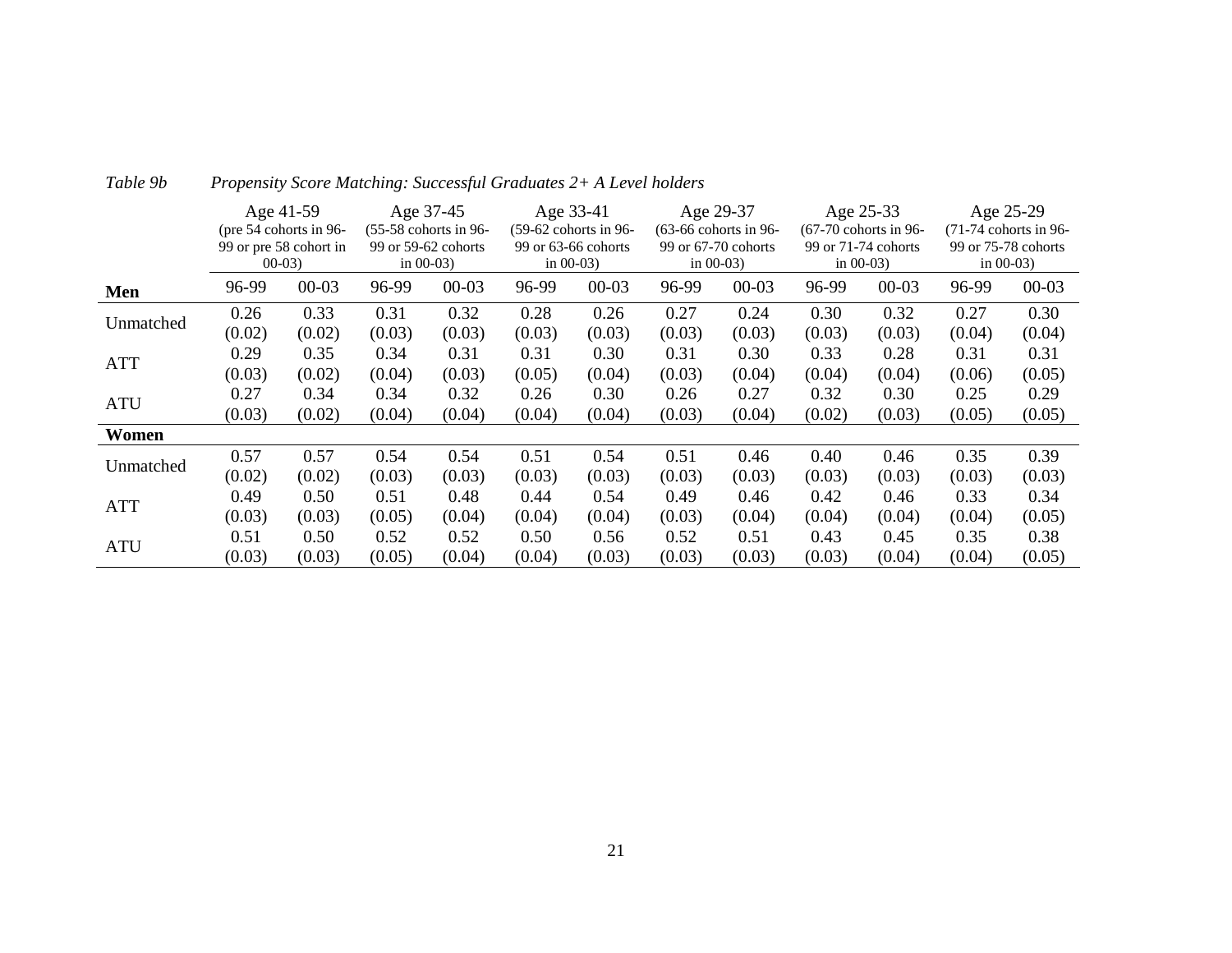#### **5. Conclusion**

Our results add texture to our earlier research, and some research elsewhere. Although there is little evidence that, on average, the college premium has shown any significant trend changes in recent years, despite the large increase in the flow of graduates into the labour market, we have shown that there seems to have been a marked fall in returns for recent cohorts across almost all subjects for both men and women. Breaking this down further into graduates in high SOC jobs compared to low we see that the fall is entirely confined to the latter. Indeed, we find that for men, and especially for women, there is a large increase in the proportion with maths and engineering degrees getting graduate jobs and that, conditional on this, the return is rising. This would be consistent with the falling numbers in the flow of such graduates.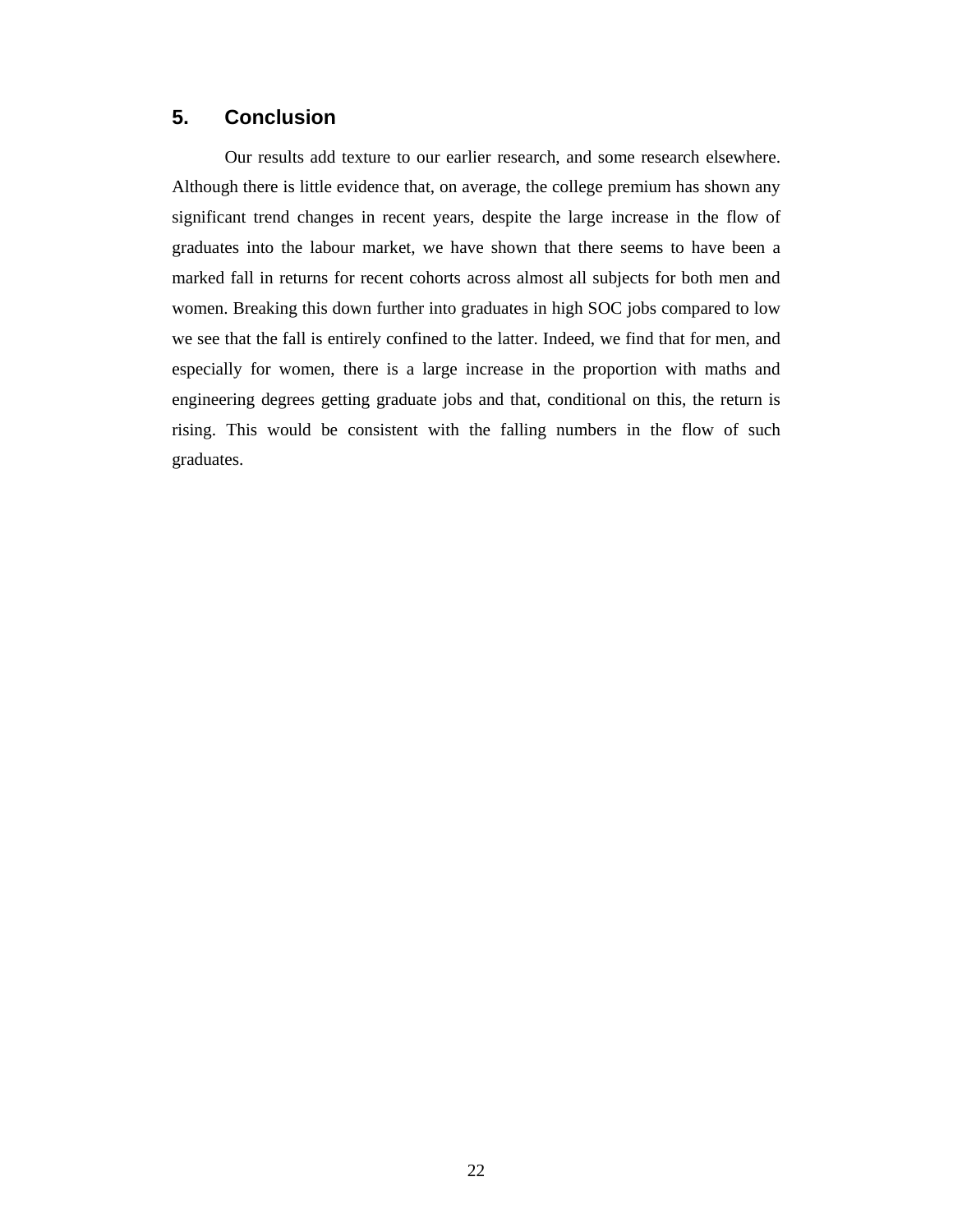#### **References**

- Blundell, R.W. *et al* (2004), "Evaluating the Impact of Education on Earnings in the UK: Models, Methods and Results from the NCDS**", Centre for Economics of Education Working Paper** 47.
- Card, D. (2000), "The causal effect of education on earnings", in O. Ashenfelter and D. Card (eds.) **Handbook of Labour Economics** Vol 3a, North Holland.
- Card, D. and T. Lemieux (2001), "Can Falling Supply Explain the Rising Return to College for Young Men", **Quarterly Journal of Economics**, 116, 705-746.
- Chevalier, A., C. Harmon, I. Walker and Y. Zhu (2004), "Does Education Raise Productivity, or Just Reflect it?, **Economic Journal**, 114, F499-517.
- Dearden, L., S. McIntosh, M. Myck and A. Vignoles (2000), "The Returns to Academic, Vocational and Basic Skills in Britain", **Skills Taskforce Research Paper 20**.
- Elias, P.J. and K. Purcell (2005), "The Earnings of Graduates in their Early Careers", **DfES Research Report**.
- Greenaway, D. and M. Haynes (2003), "Funding Higher Education in the UK: the Role of Fees and Loans", **Economic Journal**, 113, F150-F166.
- Gosling, A. and C. Meghir (2000), "The Changing Distribution of Male Wages in the UK", **Review of Economic Studies** 67, 635-666.
- Groot, W and H. van den Brink, (2000), "Overeducation in the Labour Market", **Economics of Education Review**, 19, 149-158.
- Harkness, S. and S. Machin (1999), Graduate Earnings in Britain 1974-1995", **DfEE Research Report 95**.
- Harmon, C. and I. Walker (1995), "Estimates of the economic return to schooling for the UK", **American Economic review**, 85, 1278-1286.
- Leuven, E. and B. Sianesi (2003) "PSMATCH2: Stata Module to Perform Full Mahalanobis and Propensity Score Matching, Common Support Graphing, and Covariate Imbalance Testing". Version 1.2.3, http://ideas.repec.org/c/boc/bocode/s432001.html.
- Katz, L. and K. Murphy (1992), "Changes in Relative Wages, 1963-1987: Supply and Demand Factors", **Quarterly Journal of Economics**, 107, 35-78.
- McGuinness, S. and J. Doyle (2005), "Overeducation in the Graduate Labour Market: A Quantile Regression Approach", **mimeo**, Economics Research Institute of Northern Ireland.
- McIntosh, S. (2004), "Further Analysis of the Returns to Academic and Vocational Qualifications", **Centre for Economics of Education Working Paper**.
- O'Leary, N.C. and P.J. Sloane (2004), "The Return to a University Education in Great Britain", **IZA Working Paper** 1199.
- O'Leary, N.C. and P.J. Sloane (2005), "The Changing Wage Return to a Undergraduate Education", **IZA Working Paper** 1549.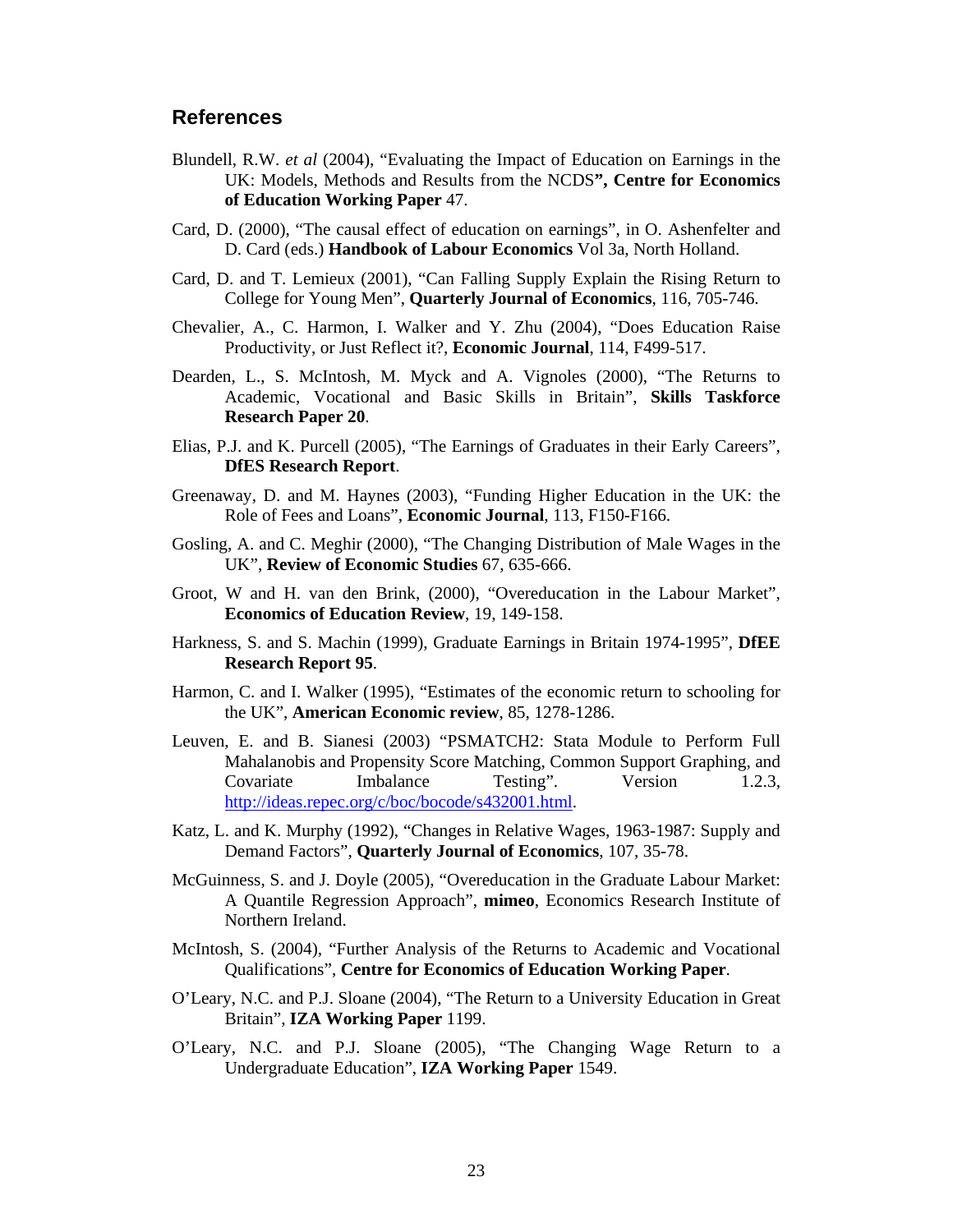- Taber, C. (2001), "The Rising College Premium in the Eighties: Return to College or the Return to Unobserved Ability?", **Review of Economic Studies**, 68, 665- 691.
- Walker, I. and Y. Zhu (2003), "Education, Earnings and Productivity Recent UK Evidence", **Labour Market Trends** March, 145-152.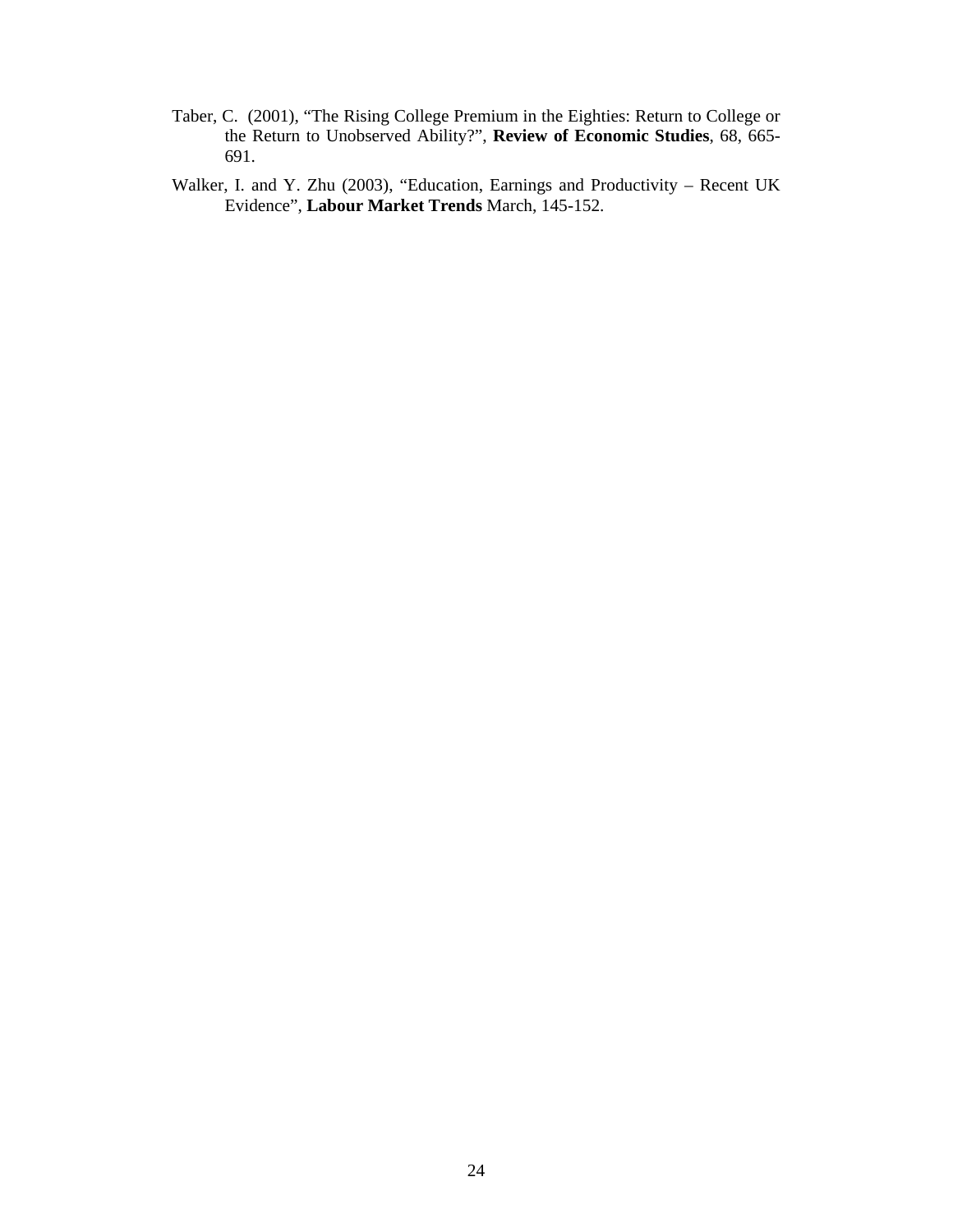# **Appendix**

|                 |               | <b>MEN</b>       |                      |               | <b>WOMEN</b>     |                      |
|-----------------|---------------|------------------|----------------------|---------------|------------------|----------------------|
|                 | Main          | Without controls | <b>Excluding All</b> | Main          | Without controls | <b>Excluding All</b> |
|                 | Specification | for Higher       | <b>Higher Degree</b> | Specification | for Higher       | <b>Higher Degree</b> |
| <b>LFS YEAR</b> |               | Degrees          | Holders              |               | Degrees          | Holders              |
| 1996            | 0.235         | 0.233            | 0.240                | 0.382         | 0.396            | 0.381                |
|                 | (0.021)       | (0.020)          | (0.021)              | (0.025)       | (0.024)          | (0.026)              |
| 1997            | 0.232         | 0.235            | 0.235                | 0.375         | 0.388            | 0.374                |
|                 | (0.022)       | (0.021)          | (0.023)              | (0.023)       | (0.022)          | (0.024)              |
| 1998            | 0.238         | 0.239            | 0.240                | 0.305         | 0.335            | 0.310                |
|                 | (0.023)       | (0.022)          | (0.024)              | (0.023)       | (0.023)          | (0.024)              |
| 1999            | 0.219         | 0.227            | 0.227                | 0.358         | 0.358            | 0.356                |
|                 | (0.024)       | (0.023)          | (0.025)              | (0.023)       | (0.022)          | (0.023)              |
| 2000            | 0.244         | 0.251            | 0.250                | 0.347         | 0.367            | 0.352                |
|                 | (0.023)       | (0.022)          | (0.023)              | (0.023)       | (0.022)          | (0.024)              |
| 2001            | 0.241         | 0.253            | 0.243                | 0.372         | 0.395            | 0.370                |
|                 | (0.023)       | (0.022)          | (0.024)              | (0.023)       | (0.023)          | (0.024)              |
| 2002            | 0.227         | 0.236            | 0.233                | 0.316         | 0.341            | 0.319                |
|                 | (0.023)       | (0.022)          | (0.024)              | (0.023)       | (0.023)          | (0.024)              |
| 2003            | 0.251         | 0.274            | 0.258                | 0.352         | 0.380            | 0.349                |
|                 | (0.023)       | (0.022)          | (0.024)              | (0.024)       | (0.023)          | (0.025)              |
| <b>TOTAL</b>    | 0.236         | 0.244            | 0.241                | 0.349         | 0.368            | 0.350                |
|                 | (0.008)       | (0.008)          | (0.008)              | (0.008)       | (0.008)          | (0.008)              |

*Table A1 OLS Estimates of College Premium by Year: Men and Women for Figure 2* 

Note: Standard errors in parentheses.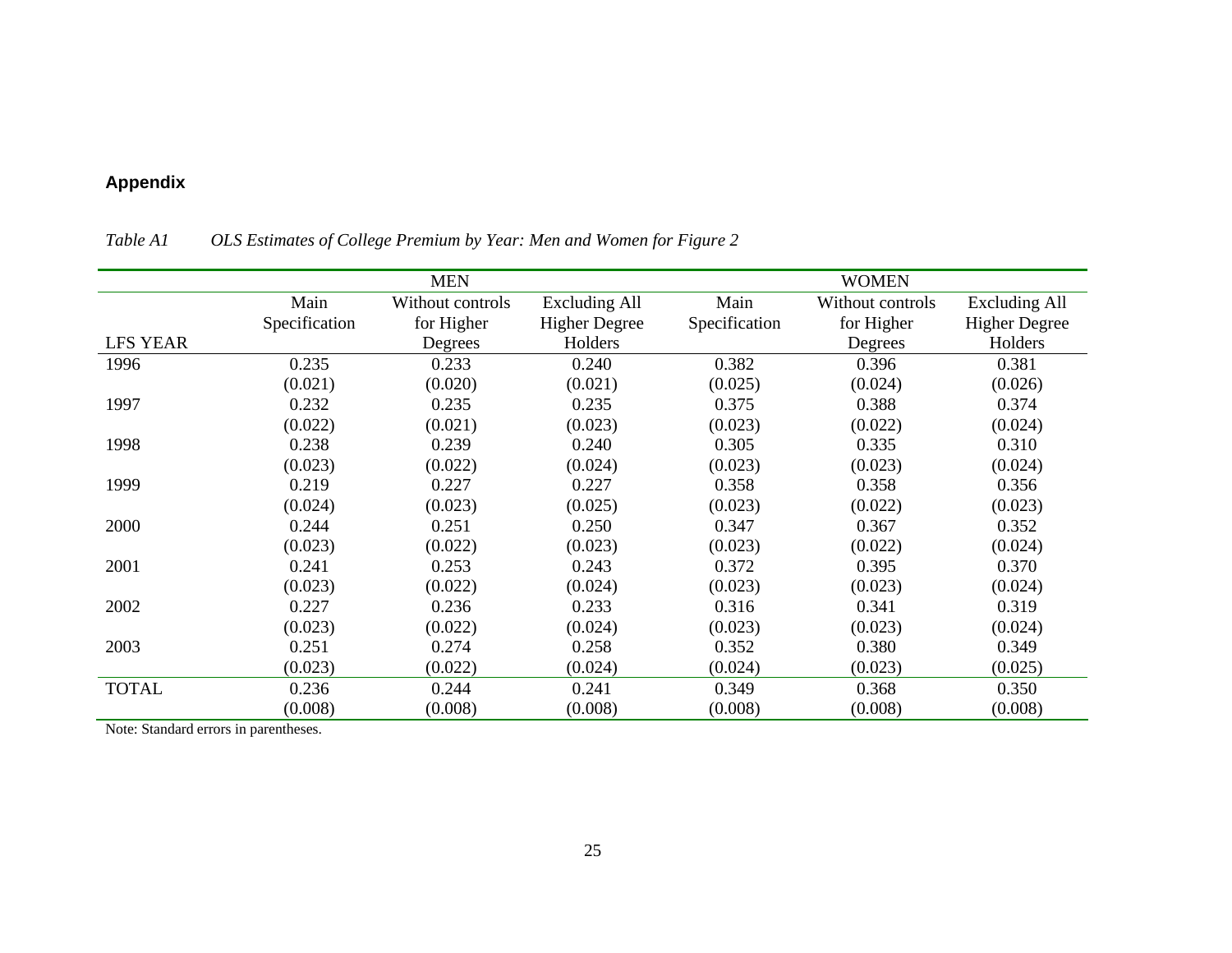| Percentile                                                        |        | Aged 41-59               |        | Aged 37-45              |        | Aged 33-41              |        | Aged 29-37              |        | Aged 25-33              |        | Aged 25-29              |
|-------------------------------------------------------------------|--------|--------------------------|--------|-------------------------|--------|-------------------------|--------|-------------------------|--------|-------------------------|--------|-------------------------|
|                                                                   |        | (pre $54$ cohorts in 96- |        | $(55-58$ cohorts in 96- |        | $(59-62$ cohorts in 96- |        | $(63-66$ cohorts in 96- |        | $(67-70$ cohorts in 96- |        | $(71-74$ cohorts in 96- |
|                                                                   |        | 99 or pre 58 in 00-03)   |        | 99 or $59-62$ in 00-03) |        | 99 or $63-66$ in 00-03) |        | 99 or 67-70 in 00-03)   |        | 99 or 71-74 in 00-03)   |        | 99 or 75-78 in 00-03)   |
|                                                                   | 96-99  | $00 - 03$                | 96-99  | $00 - 03$               | 96-99  | $00 - 03$               | 96-99  | $00-03$                 | 96-99  | $00-03$                 | 96-99  | $00 - 03$               |
| Men                                                               | 0.32   | 0.27                     | 0.25   | 0.32                    | 0.31   | 0.36                    | 0.36   | 0.32                    | 0.21   | 0.20                    | 0.15   | 0.24                    |
| $2+$ A Level                                                      | (0.02) | (0.02)                   | (0.04) | (0.03)                  | (0.03) | (0.03)                  | (0.03) | (0.03)                  | (0.03) | (0.03)                  | (0.04) | (0.04)                  |
| Men                                                               | 0.23   | 0.19                     | 0.13   | 0.21                    | 0.20   | 0.26                    | 0.23   | 0.20                    | 0.13   | 0.14                    | 0.11   | 0.10                    |
| 1 A Level                                                         | (0.04) | (0.03)                   | (0.05) | (0.05)                  | (0.04) | (0.04)                  | (0.04) | (0.05)                  | (0.04) | (0.05)                  | (0.06) | (0.07)                  |
| Women                                                             | 0.17   | 0.17                     | 0.21   | 0.25                    | 0.29   | 0.24                    | 0.27   | 0.26                    | 0.24   | 0.18                    | 0.17   | 0.18                    |
| $2+$ A Level                                                      | (0.02) | (0.02)                   | (0.03) | (0.03)                  | (0.03) | (0.03)                  | (0.02) | (0.03)                  | (0.02) | (0.03)                  | (0.03) | (0.04)                  |
| Women                                                             | 0.10   | 0.10                     | 0.10   | 0.20                    | 0.16   | 0.14                    | 0.15   | 0.14                    | 0.16   | 0.12                    | 0.06   | 0.06                    |
| 1 A Level                                                         | (0.02) | (0.02)                   | (0.03) | (0.04)                  | (0.04) | (0.03)                  | (0.03) | (0.04)                  | (0.03) | (0.04)                  | (0.04) | (0.05)                  |
| $\mathbf{M}$ $\alpha$ $\mathbf{m}$ $\mathbf{11}$ $\alpha$ $\beta$ |        |                          |        |                         |        |                         |        |                         |        |                         |        |                         |

*Table A2 Least Squares Estimates of Returns to A Levels (relative to O Levels), by cohorts* 

Note: See Table 3 notes.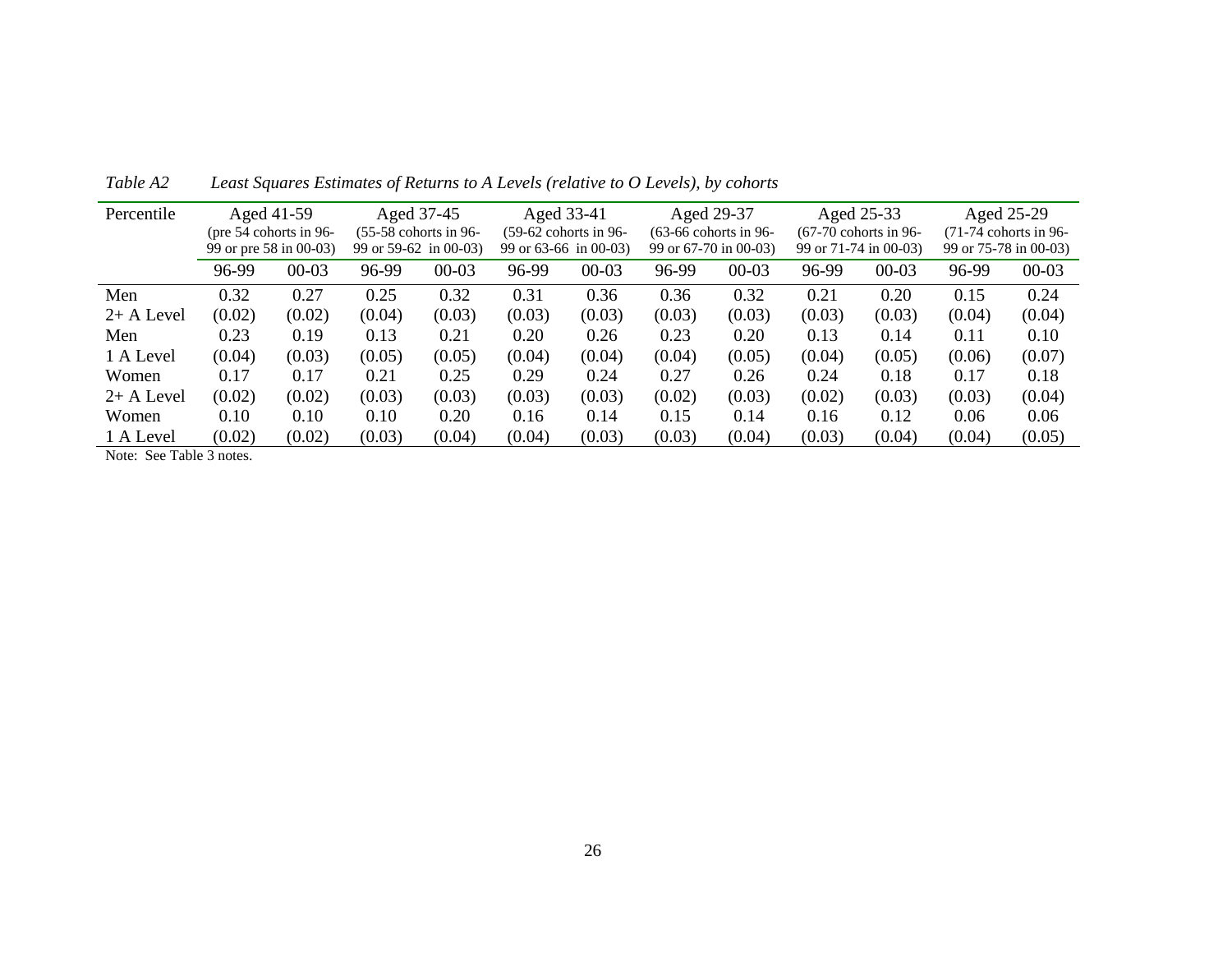|                           |         | Aged 41-59<br>(pre 54 cohorts in 96-<br>99 or pre 58 in 00-03) |        | Aged 37-45<br>(55-58 cohorts in 96-<br>99 or 59-62 in 00-03) |         | Aged 33-41<br>(59-62 cohorts in 96-<br>99 or 63-66 in 00-03) |        | Aged 29-37<br>(63-66 cohorts in 96-<br>99 or 67-70 in 00-03) | 99 or 71-74 in 00-03) | Aged 25-33<br>$(67-70$ cohorts in 96- |        | Aged 25-29<br>(71-74 cohorts in 96-<br>99 or 75-78 in 00-03) |
|---------------------------|---------|----------------------------------------------------------------|--------|--------------------------------------------------------------|---------|--------------------------------------------------------------|--------|--------------------------------------------------------------|-----------------------|---------------------------------------|--------|--------------------------------------------------------------|
| <b>MEN</b>                | 96-99   | $00 - 03$                                                      | 96-99  | $00 - 03$                                                    | 96-99   | $00 - 03$                                                    | 96-99  | $00 - 03$                                                    | 96-99                 | $00 - 03$                             | 96-99  | $00 - 03$                                                    |
| Health & Science          | 0.23    | 0.30                                                           | 0.26   | 0.24                                                         | 0.20    | 0.25                                                         | 0.19   | 0.14                                                         | 0.20                  | 0.11                                  | 0.19   | 0.12                                                         |
|                           | (0.03)  | (0.03)                                                         | (0.06) | (0.05)                                                       | (0.05)  | (0.05)                                                       | (0.04) | (0.06)                                                       | (0.04)                | (0.04)                                | (0.06) | (0.07)                                                       |
|                           | 0.27    | 0.29                                                           | 0.30   | 0.25                                                         | 0.31    | 0.30                                                         | 0.27   | 0.26                                                         | 0.31                  | 0.30                                  | 0.32   | 0.28                                                         |
| Math & Engineering        | (0.03)  | (0.03)                                                         | (0.05) | (0.05)                                                       | (0.04)  | (0.04)                                                       | (0.04) | (0.04)                                                       | (0.04)                | (0.04)                                | (0.05) | (0.05)                                                       |
| Econ/Business/Law         | 0.36    | 0.42                                                           | 0.38   | 0.36                                                         | 0.36    | 0.34                                                         | 0.35   | 0.28                                                         | 0.35                  | 0.33                                  | 0.24   | 0.22                                                         |
|                           | (0.04)  | (0.04)                                                         | (0.05) | (0.05)                                                       | (0.05)  | (0.06)                                                       | (0.04) | (0.05)                                                       | (0.04)                | (0.04)                                | (0.05) | (0.06)                                                       |
| <b>Education/SocStuds</b> | 0.14    | 0.17                                                           | 0.20   | 0.23                                                         | 0.21    | 0.14                                                         | 0.19   | 0.08                                                         | 0.12                  | 0.00                                  | 0.20   | 0.06                                                         |
|                           | (0.04)  | (0.04)                                                         | (0.07) | (0.07)                                                       | (0.08)  | (0.07)                                                       | (0.07) | (0.07)                                                       | (0.06)                | (0.06)                                | (0.08) | (0.08)                                                       |
| Arts & Humanities         | $-0.02$ | 0.05                                                           | 0.08   | 0.16                                                         | $-0.04$ | 0.04                                                         | 0.02   | $-0.00$                                                      | $-0.01$               | $-0.03$                               | 0.06   | $-0.01$                                                      |
|                           | (0.04)  | (0.05)                                                         | (0.07) | (0.07)                                                       | (0.06)  | (0.07)                                                       | (0.06) | (0.06)                                                       | (0.06)                | (0.05)                                | (0.08) | (0.06)                                                       |
| Combined                  | 0.20    | 0.26                                                           | 0.24   | 0.28                                                         | 0.27    | 0.24                                                         | 0.20   | 0.25                                                         | 0.25                  | 0.19                                  | 0.18   | 0.13                                                         |
|                           | (0.03)  | (0.03)                                                         | (0.05) | (0.04)                                                       | (0.04)  | (0.04)                                                       | (0.04) | (0.04)                                                       | (0.04)                | (0.04)                                | (0.05) | (0.05)                                                       |
| <b>WOMEN</b>              |         |                                                                |        |                                                              |         |                                                              |        |                                                              |                       |                                       |        |                                                              |
| Health & Science          | 0.41    | 0.36                                                           | 0.43   | 0.44                                                         | 0.36    | 0.48                                                         | 0.42   | 0.34                                                         | 0.38                  | 0.34                                  | 0.24   | 0.18                                                         |
|                           | (0.04)  | (0.04)                                                         | (0.07) | (0.06)                                                       | (0.06)  | (0.05)                                                       | (0.05) | (0.05)                                                       | (0.04)                | (0.05)                                | (0.05) | (0.05)                                                       |
|                           | 0.38    | 0.54                                                           | 0.25   | 0.33                                                         | 0.38    | 0.47                                                         | 0.45   | 0.45                                                         | 0.49                  | 0.42                                  | 0.33   | 0.35                                                         |
| Math & Engineering        | (0.07)  | (0.07)                                                         | (0.13) | (0.13)                                                       | (0.10)  | (0.10)                                                       | (0.09) | (0.08)                                                       | (0.07)                | (0.07)                                | (0.08) | (0.09)                                                       |
| Econ/Business/Law         | 0.44    | 0.44                                                           | 0.63   | 0.49                                                         | 0.60    | 0.59                                                         | 0.61   | 0.47                                                         | 0.47                  | 0.38                                  | 0.36   | 0.29                                                         |
|                           | (0.05)  | (0.05)                                                         | (0.09) | (0.08)                                                       | (0.07)  | (0.06)                                                       | (0.05) | (0.05)                                                       | (0.04)                | (0.05)                                | (0.05) | (0.05)                                                       |
| <b>Education/SocStuds</b> | 0.42    | 0.39                                                           | 0.38   | 0.37                                                         | 0.31    | 0.43                                                         | 0.37   | 0.32                                                         | 0.29                  | 0.28                                  | 0.20   | 0.17                                                         |
|                           | (0.03)  | (0.03)                                                         | (0.05) | (0.05)                                                       | (0.05)  | (0.05)                                                       | (0.05) | (0.05)                                                       | (0.05)                | (0.04)                                | (0.05) | (0.05)                                                       |
| Arts & Humanities         | 0.33    | 0.28                                                           | 0.25   | 0.21                                                         | 0.20    | 0.25                                                         | 0.29   | 0.17                                                         | 0.10                  | 0.25                                  | 0.17   | 0.12                                                         |
|                           | (0.04)  | (0.04)                                                         | (0.06) | (0.06)                                                       | (0.06)  | (0.05)                                                       | (0.05) | (0.06)                                                       | (0.05)                | (0.05)                                | (0.05) | (0.05)                                                       |
| Combined                  | 0.30    | 0.35                                                           | 0.35   | 0.28                                                         | 0.33    | 0.38                                                         | 0.40   | 0.35                                                         | 0.29                  | 0.33                                  | 0.23   | 0.20                                                         |
|                           | (0.03)  | (0.03)                                                         | (0.05) | (0.05)                                                       | (0.05)  | (0.04)                                                       | (0.04) | (0.04)                                                       | (0.04)                | (0.04)                                | (0.04) | (0.04)                                                       |

#### *Table A3Returns to degrees by subjects and cohorts*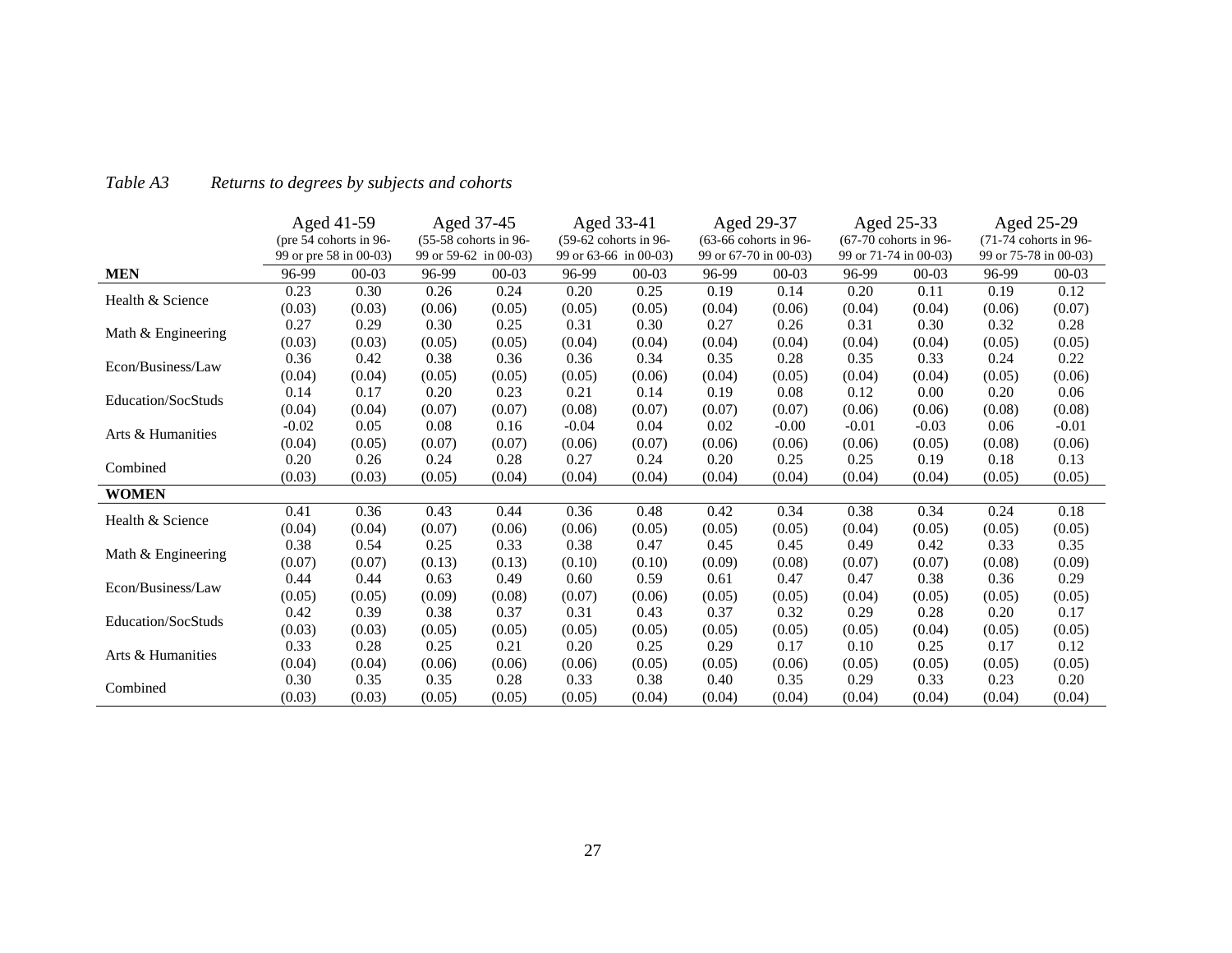| Percentile |        | Aged 41-59               |        | Aged 37-45              |                       | Aged 33-41              |        | Aged 29-37              |                       | Aged 25-33              |        | Aged 25-29              |
|------------|--------|--------------------------|--------|-------------------------|-----------------------|-------------------------|--------|-------------------------|-----------------------|-------------------------|--------|-------------------------|
|            |        | (pre $54$ cohorts in 96- |        | $(55-58$ cohorts in 96- |                       | $(59-62$ cohorts in 96- |        | $(63-66$ cohorts in 96- |                       | $(67-70$ cohorts in 96- |        | $(71-74$ cohorts in 96- |
| Gender     |        | 99 or pre 58 in 00-03)   |        | 99 or $59-62$ in 00-03) | 99 or 63-66 in 00-03) |                         |        | 99 or 67-70 in 00-03)   | 99 or 71-74 in 00-03) |                         |        | 99 or 75-78 in 00-03)   |
|            | 96-99  | $00 - 03$                | 96-99  | $00 - 03$               | 96-99                 | $00 - 03$               | 96-99  | $00 - 03$               | 96-99                 | $00-03$                 | 96-99  | $00 - 03$               |
| Men        | 0.22   | 0.29                     | 0.28   | 0.29                    | 0.25                  | 0.25                    | 0.22   | 0.21                    | 0.24                  | 0.21                    | 0.20   | 0.16                    |
|            | (0.02) | (0.02)                   | (0.03) | (0.03)                  | (0.03)                | (0.03)                  | (0.03) | (0.03)                  | (0.03)                | (0.03)                  | (0.03) | (0.04)                  |
|            | 0.40   | 0.39                     | 0.39   | 0.38                    | 0.38                  | 0.43                    | 0.41   | 0.38                    | 0.31                  | 0.34                    | 0.25   | 0.22                    |
| Women      | (0.02) | (0.02)                   | (0.03) | (0.03)                  | (0.03)                | (0.03)                  | (0.03) | (0.03)                  | (0.03)                | (0.03)                  | (0.03) | (0.03)                  |

*Table A4 Least Squares Estimates of Returns to First Degree by Time since Graduation (As Table 3, but without control for higher degrees)* 

Note: Independent variables include first degree, vocational qualification, gap in schooling, schooling does not match qualifications, age, age squared, married, cohabits, nonwhite, union member, union missing, health problem, and year, quarter and region dummies.

*Table A5 Least Squares Estimates of Returns to First Degree by Time since Graduation (As Table 3, but excluding all higher degrees holders)* 

| Percentile |        | Aged 41-59                                         |                         | Aged 37-45              |        | Aged 33-41                                         |        | Aged 29-37                                       |        | Aged 25-33                                       |        | Aged 25-29                                       |
|------------|--------|----------------------------------------------------|-------------------------|-------------------------|--------|----------------------------------------------------|--------|--------------------------------------------------|--------|--------------------------------------------------|--------|--------------------------------------------------|
| Gender     |        | (pre $54$ cohorts in 96-<br>99 or pre 58 in 00-03) | 99 or $59-62$ in 00-03) | $(55-58$ cohorts in 96- |        | $(59-62$ cohorts in 96-<br>99 or $63-66$ in 00-03) |        | $(63-66$ cohorts in 96-<br>99 or 67-70 in 00-03) |        | $(67-70$ cohorts in 96-<br>99 or 71-74 in 00-03) |        | $(71-74$ cohorts in 96-<br>99 or 75-78 in 00-03) |
|            | 96-99  | $00 - 03$                                          | 96-99                   | $00 - 03$               | 96-99  | $00 - 03$                                          | 96-99  | $00 - 03$                                        | 96-99  | $00 - 03$                                        | 96-99  | $00 - 03$                                        |
| Men        | 0.22   | 0.28                                               | 0.28                    | 0.27                    | 0.23   | 0.26                                               | 0.23   | 0.22                                             | 0.25   | 0.21                                             | 0.21   | 0.15                                             |
|            | (0.02) | (0.02)                                             | (0.03)                  | (0.03)                  | (0.03) | (0.03)                                             | (0.03) | (0.03)                                           | (0.03) | (0.03)                                           | (0.04) | (0.04)                                           |
|            | 0.36   | 0.36                                               | 0.36                    | 0.33                    | 0.35   | 0.42                                               | 0.41   | 0.37                                             | 0.33   | 0.33                                             | 0.24   | 0.21                                             |
| Women      | (0.02) | (0.02)                                             | (0.04)                  | (0.04)                  | (0.03) | (0.03)                                             | (0.03) | (0.03)                                           | (0.03) | (0.03)                                           | (0.03) | (0.03)                                           |

Note: Independent variables include first degree, vocational qualification, gap in schooling, schooling does not match qualifications, age, age squared, married, cohabits, nonwhite, union member, union missing, health problem, and year, quarter and region dummies.